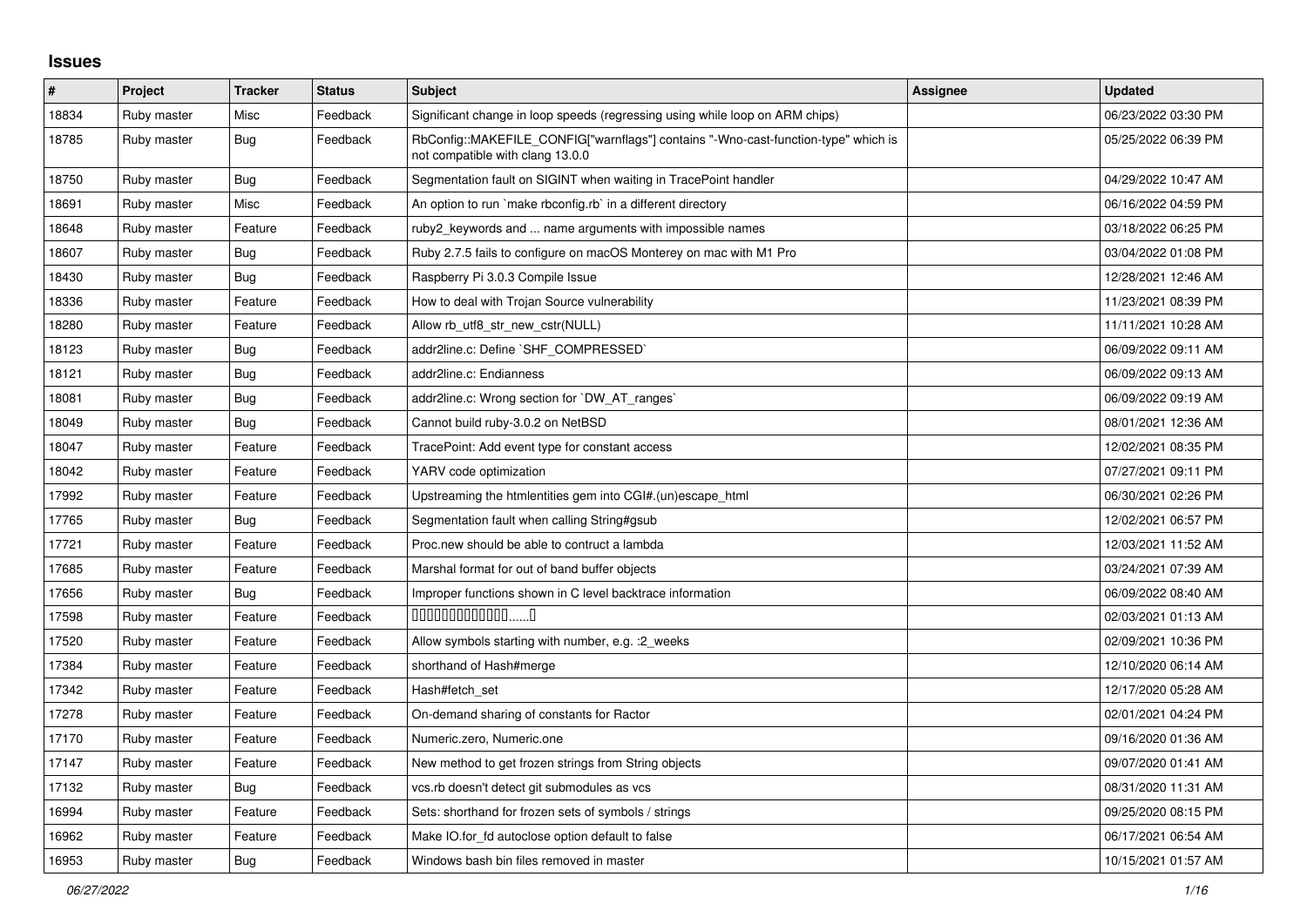| #     | Project     | <b>Tracker</b> | <b>Status</b> | <b>Subject</b>                                                                                                                                                              | <b>Assignee</b> | <b>Updated</b>      |
|-------|-------------|----------------|---------------|-----------------------------------------------------------------------------------------------------------------------------------------------------------------------------|-----------------|---------------------|
| 16851 | Ruby master | Feature        | Feedback      | Ruby hashing algorithm could be improved using Tabulation Hashing                                                                                                           |                 | 10/22/2020 09:18 AM |
| 16848 | Ruby master | Feature        | Feedback      | Allow callables in \$LOAD_PATH                                                                                                                                              |                 | 06/26/2020 02:15 PM |
| 16699 | Ruby master | Feature        | Feedback      | Silence/ignore particular warnings from some parts of the code (in a .rb file)                                                                                              |                 | 03/20/2020 09:24 PM |
| 16428 | Ruby master | Feature        | Feedback      | Add Array#uniq?, Enumerable#uniq?                                                                                                                                           |                 | 08/14/2021 06:12 AM |
| 16143 | Ruby master | Bug            | Feedback      | BOM UTF-8 is not removed after rewind                                                                                                                                       |                 | 06/09/2022 06:51 AM |
| 16122 | Ruby master | Feature        | Feedback      | Struct::Value: simple immutable value object                                                                                                                                |                 | 02/12/2022 09:54 PM |
| 16021 | Ruby master | Feature        | Feedback      | floor/ceil/round/truncate should accept a :step argument                                                                                                                    |                 | 09/19/2019 03:20 PM |
| 16017 | Ruby master | Feature        | Feedback      | <b>String and Array Slices</b>                                                                                                                                              |                 | 07/24/2019 07:28 AM |
| 15905 | Ruby master | Misc           | Feedback      | [Documentation] [Request for the wiki at<br>https://bugs.ruby-lang.org/projects/ruby-trunk/wiki] - Consider adding more information to<br>statically compiled ruby variants |                 | 06/06/2019 03:07 PM |
| 15787 | Ruby master | Bug            | Feedback      | LoadError by EPERM on read-only volume                                                                                                                                      |                 | 12/29/2019 06:46 AM |
| 15771 | Ruby master | Feature        | Feedback      | Add `String#split` option to set `split_type string` with a single space separator                                                                                          |                 | 05/27/2020 09:19 PM |
| 15752 | Ruby master | Feature        | Feedback      | A dedicated module for experimental features                                                                                                                                |                 | 03/17/2021 04:38 AM |
| 15722 | Ruby master | Feature        | Feedback      | `Kernel#case?`                                                                                                                                                              |                 | 02/29/2020 07:25 AM |
| 15632 | Ruby master | Feature        | Feedback      | Dynamic method references                                                                                                                                                   |                 | 03/18/2019 08:24 PM |
| 15612 | Ruby master | Feature        | Feedback      | A construct to restrict the scope of local variables                                                                                                                        |                 | 02/20/2019 01:55 AM |
| 15606 | Ruby master | Feature        | Feedback      | Precedence of $-\omega$ and $+\omega$                                                                                                                                       |                 | 02/16/2019 06:02 AM |
| 15344 | Ruby master | Feature        | Feedback      | Being proactive about Ruby security                                                                                                                                         |                 | 12/23/2021 11:40 PM |
| 15049 | Ruby master | Feature        | Feedback      | [Request] Easily access all keyword arguments within a method                                                                                                               |                 | 10/15/2018 05:36 PM |
| 14884 | Ruby master | Bug            | Feedback      | msys2 mingw32 'rake' has unexpected text at top of file                                                                                                                     |                 | 07/04/2018 11:20 PM |
| 14835 | Ruby master | Feature        | Feedback      | Support TracePoint#raised_exception on non-:raise events                                                                                                                    |                 | 12/04/2021 06:49 AM |
| 14794 | Ruby master | Feature        | Feedback      | Primitive arrays (Ruby 3x3)                                                                                                                                                 |                 | 12/11/2021 02:07 PM |
| 14778 | Ruby master | Feature        | Feedback      | Make Object#dup accept a block                                                                                                                                              |                 | 05/27/2018 07:52 AM |
| 14434 | Ruby master | Bug            | Feedback      | IO#reopen fails after EPIPE                                                                                                                                                 |                 | 06/09/2022 05:33 AM |
| 14417 | Ruby master | Feature        | Feedback      | String#sub / String#gsub 00000 Symbol 0 Hash000000000000                                                                                                                    |                 | 02/04/2018 01:05 PM |
| 14390 | Ruby master | Feature        | Feedback      | UnboundMethod#to_proc                                                                                                                                                       |                 | 05/18/2018 03:24 AM |
| 13923 | Ruby master | Feature        | Feedback      | Idiom to release resources safely, with less indentations                                                                                                                   |                 | 09/26/2017 08:31 AM |
| 13822 | Ruby master | Feature        | Feedback      | Time.dst_changes(t=Time.now.year)                                                                                                                                           |                 | 12/13/2018 01:31 AM |
| 13683 | Ruby master | Feature        | Feedback      | Add strict Enumerable#single                                                                                                                                                |                 | 09/02/2021 05:52 PM |
| 13677 | Ruby master | Feature        | Feedback      | Add more details to error "Name or service not known (SocketError)"                                                                                                         |                 | 04/01/2019 09:12 AM |
| 13613 | Ruby master | Feature        | Feedback      | Prefer that require/require relative/load to tell us permission error if the target file is<br>unreadable                                                                   |                 | 09/25/2017 12:16 PM |
| 13588 | Ruby master | Feature        | Feedback      | Add Encoding#min_char_size, #max_char_size, #minmax_char_size                                                                                                               |                 | 05/29/2017 07:51 AM |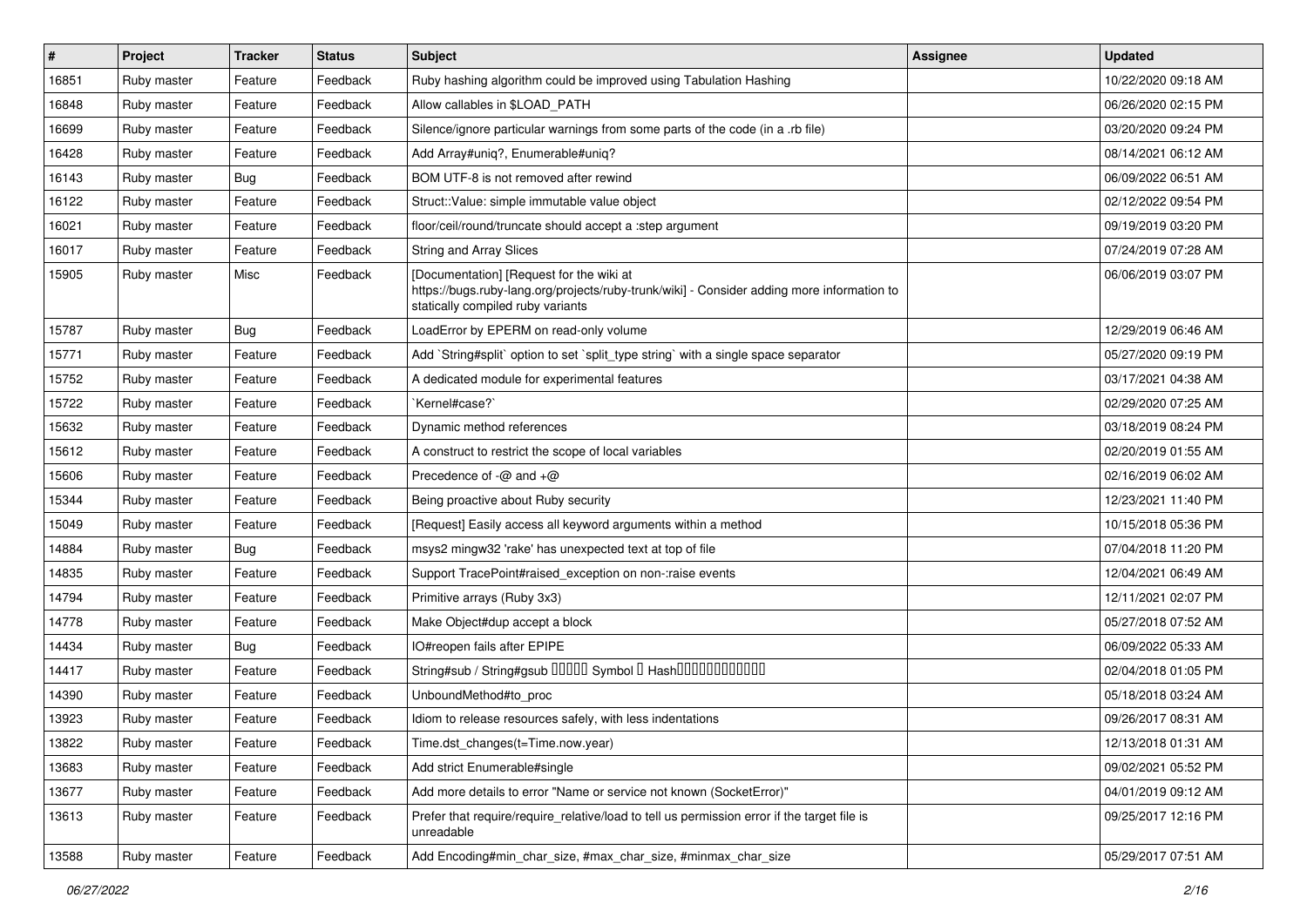| $\sharp$ | <b>Project</b> | <b>Tracker</b> | <b>Status</b> | <b>Subject</b>                                                                                                       | Assignee | <b>Updated</b>      |
|----------|----------------|----------------|---------------|----------------------------------------------------------------------------------------------------------------------|----------|---------------------|
| 13559    | Ruby master    | Feature        | Feedback      | Change implementation of Feature #6721                                                                               |          | 05/18/2017 12:31 PM |
| 13290    | Ruby master    | Feature        | Feedback      | A method to use a hash like in a case construction                                                                   |          | 03/13/2017 07:28 AM |
| 13257    | Ruby master    | Feature        | Feedback      | Symbol#singleton class should be undef                                                                               |          | 06/01/2020 09:41 PM |
| 13220    | Ruby master    | Bug            | Feedback      | Enhance support of Unicode strings manipulation                                                                      |          | 06/14/2019 08:58 PM |
| 13207    | Ruby master    | Feature        | Feedback      | Allow keyword local variable names like `class` or `for`                                                             |          | 02/13/2017 06:22 AM |
| 13166    | Ruby master    | Feature        | Feedback      | Feature Request: Byte Arrays for Ruby 3                                                                              |          | 03/31/2017 08:04 AM |
| 13057    | Ruby master    | Misc           | Feedback      | BasicObject#_send_documentation contains references to #send                                                         |          | 12/26/2016 09:49 PM |
| 13025    | Ruby master    | Feature        | Feedback      | String equality operator does not perform implicit conversion                                                        |          | 12/12/2016 07:18 AM |
| 12982    | Ruby master    | Feature        | Feedback      | ruby 2.3.1 got crash on macos                                                                                        |          | 12/23/2021 11:40 PM |
| 12964    | Ruby master    | Feature        | Feedback      | Add sub? and gsub? method to string class.                                                                           |          | 11/22/2016 10:13 AM |
| 12957    | Ruby master    | Feature        | Feedback      | A more OO way to create lambda Procs                                                                                 |          | 01/24/2017 08:43 PM |
| 12854    | Ruby master    | Feature        | Feedback      | Proc#curry should return an instance of the class, not Proc                                                          |          | 10/25/2017 09:59 PM |
| 12744    | Ruby master    | Feature        | Feedback      | Add str.reverse_each_char and str.reverse_chars                                                                      |          | 09/16/2016 10:41 AM |
| 12719    | Ruby master    | Feature        | Feedback      | 'Struct#merge' for partial updates                                                                                   |          | 09/29/2021 09:16 PM |
| 12715    | Ruby master    | Feature        | Feedback      | Allow ruby hackers to omit having to specify class or module mandatory, if they know<br>exactly what they want to do |          | 11/25/2016 09:01 AM |
| 12698    | Ruby master    | Feature        | Feedback      | Method to delete a substring by regex match                                                                          |          | 04/25/2019 01:05 PM |
| 12481    | Ruby master    | Feature        | Feedback      | Add Array#view to allow opt-in copy-on-write sharing of Array contents                                               |          | 07/19/2016 09:08 AM |
| 12459    | Ruby master    | Feature        | Feedback      | Add type coercion option to ARGV getopts arguements.                                                                 |          | 06/06/2016 08:37 AM |
| 12399    | Ruby master    | Feature        | Feedback      | Restricted, safe version of `Kernel#eval`                                                                            |          | 06/13/2017 12:24 AM |
| 12357    | Ruby master    | Feature        | Feedback      | Random#initialize with a String                                                                                      |          | 05/17/2016 05:20 PM |
| 12304    | Ruby master    | Feature        | Feedback      | String#split with a block                                                                                            |          | 04/21/2016 12:29 AM |
| 12263    | Ruby master    | Feature        | Feedback      | Feature request: &&. operator (shorthand for foo && foo.method)                                                      |          | 05/22/2016 06:03 AM |
| 12242    | Ruby master    | Feature        | Feedback      | Is it worth adding collision probability of SecureRandom functions in RubyDoc?                                       |          | 05/15/2016 07:56 AM |
| 12138    | Ruby master    | Feature        | Feedback      | Support `Kernel#load_with_env(filename, cbase: SomeMod, cref: someMod, binding:<br>SomeMod) # => obj`                |          | 09/29/2016 11:44 PM |
| 12133    | Ruby master    | Feature        | Feedback      | Ability to exclude start when defining a range                                                                       |          | 04/07/2021 06:49 AM |
| 12042    | Ruby master    | Feature        | Feedback      | A better interface that returns a list of local variables available where the exception is<br>raised                 |          | 02/03/2016 05:10 AM |
| 11997    | Ruby master    | Feature        | Feedback      | A method to read a file with interpolations                                                                          |          | 03/17/2016 01:13 PM |
| 11918    | Ruby master    | Feature        | Feedback      | Make #finite? consistent with #nonzero?                                                                              |          | 12/29/2015 03:28 PM |
| 11911    | Ruby master    | Feature        | Feedback      | Immutable method definitions and/or static dispatch                                                                  |          | 01/03/2016 07:04 AM |
| 11824    | Ruby master    | Feature        | Feedback      | Add Enumerator#to_ary for added implicit behavior                                                                    |          | 12/15/2015 09:48 PM |
| 11791    | Ruby master    | Feature        | Feedback      | The literal quotes should accept more quote characters (aka more unicode characters)                                 |          | 12/09/2015 12:45 AM |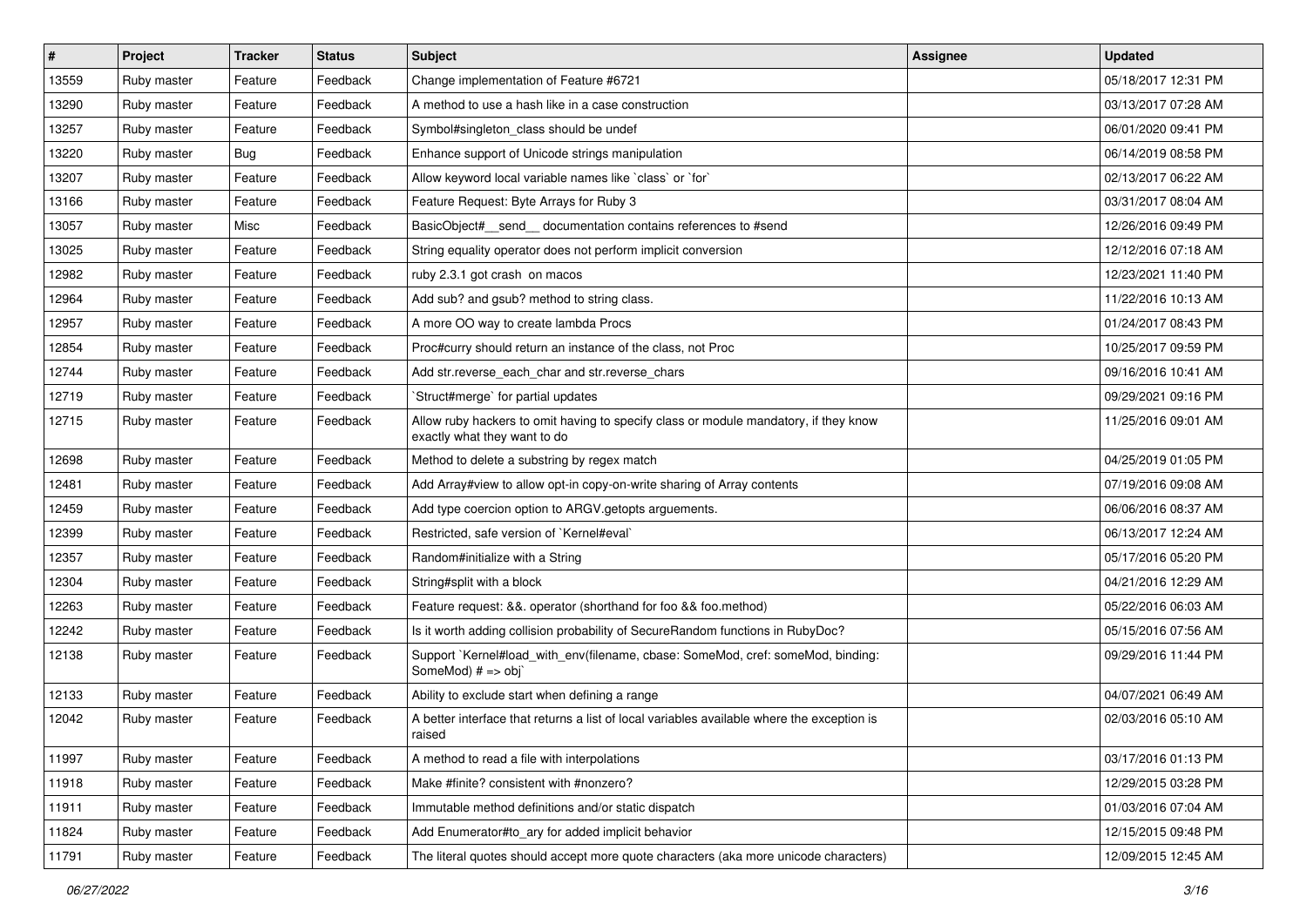| #     | Project     | <b>Tracker</b> | <b>Status</b> | <b>Subject</b>                                                                                                        | Assignee | <b>Updated</b>      |
|-------|-------------|----------------|---------------|-----------------------------------------------------------------------------------------------------------------------|----------|---------------------|
| 11538 | Ruby master | Feature        | Feedback      | ensure variable syntax                                                                                                |          | 06/06/2018 10:21 AM |
| 11530 | Ruby master | Feature        | Feedback      | unicode planes                                                                                                        |          | 09/21/2015 05:46 AM |
| 11529 | Ruby master | Feature        | Feedback      | extensible % literal declarations                                                                                     |          | 09/17/2015 05:57 PM |
| 11410 | Ruby master | Bug            | Feedback      | Win32 Registry enumeration performs unnecessary string re-encoding which cause<br>UndefinedConversionError exceptions |          | 08/13/2015 06:57 AM |
| 11300 | Ruby master | Feature        | Feedback      | [PATCH] Add String#bin for parity with #hex and #oct.                                                                 |          | 07/23/2019 06:11 PM |
| 11227 | Ruby master | Feature        | Feedback      | May it be possible to add some symbols to IO.new() ?                                                                  |          | 06/06/2015 03:57 AM |
| 11154 | Ruby master | Feature        | Feedback      | Postfix '!?' can use as the valid function identifier.                                                                |          | 05/18/2015 04:49 PM |
| 11098 | Ruby master | Feature        | Feedback      | Thread-level allocation counting                                                                                      |          | 10/09/2018 01:52 AM |
| 10930 | Ruby master | Feature        | Feedback      | Allow splat operator to work for string interpolation                                                                 |          | 12/05/2015 04:53 AM |
| 10867 | Ruby master | Feature        | Feedback      | An ATOMIC_GET operation should be written and used.                                                                   |          | 07/23/2019 03:13 PM |
| 10766 | Ruby master | Misc           | Feedback      | Build failed generating RDoc documentation                                                                            |          | 05/17/2016 06:37 AM |
| 10482 | Ruby master | Feature        | Feedback      | Allow ignored items to vary in `Enumerable#chunk`.                                                                    |          | 11/11/2014 10:08 AM |
| 10394 | Ruby master | Feature        | Feedback      | An instance method on Enumerator that evaluates the block under with self being the<br>block variable.                |          | 04/30/2019 11:58 AM |
| 10356 | Ruby master | Feature        | Feedback      | [PATCH 2/2] Remove unused internal functions                                                                          |          | 10/10/2014 05:24 AM |
| 10351 | Ruby master | Feature        | Feedback      | [PATCH] prevent CVE-2014-6277                                                                                         |          | 01/05/2018 09:01 PM |
| 10270 | Ruby master | Feature        | Feedback      | Hash#insert                                                                                                           |          | 09/21/2014 01:01 PM |
| 10254 | Ruby master | Feature        | Feedback      | Array#each and Array#map for nested arrays                                                                            |          | 09/19/2014 07:38 PM |
| 10228 | Ruby master | Feature        | Feedback      | Statistics module                                                                                                     |          | 11/10/2014 11:01 PM |
| 10211 | Ruby master | Feature        | Feedback      | Implement Signal.current_trap(sig)                                                                                    |          | 08/09/2015 01:00 PM |
| 10131 | Ruby master | Feature        | Feedback      | Greatest multiple of r not greater than x                                                                             |          | 08/14/2014 07:23 AM |
| 10108 | Ruby master | Feature        | Feedback      | NameError#name and nested constants                                                                                   |          | 08/10/2014 04:37 AM |
| 10059 | Ruby master | Feature        | Feedback      | [PATCH and SUGGEST] 0000000000000000000000000000000                                                                   |          | 09/16/2014 11:54 AM |
| 10047 | Ruby master | Feature        | Feedback      | Proposal for failesafe requires                                                                                       |          | 07/17/2014 10:35 PM |
| 10040 | Ruby master | Feature        | Feedback      | '%d' and '%t' shorthands for 'Date.new(*args)' and 'Time.new(*args)'                                                  |          | 07/21/2014 03:42 AM |
| 10018 | Ruby master | Feature        | Feedback      | Consider adding Sub-Includes as in include Foo::bar                                                                   |          | 07/10/2014 12:49 AM |
| 9963  | Ruby master | Feature        | Feedback      | Symbol.count                                                                                                          |          | 07/11/2014 06:50 AM |
| 9960  | Ruby master | Feature        | Feedback      | Add support for GNU --long options                                                                                    |          | 06/21/2014 02:06 AM |
| 9921  | Ruby master | Bug            | Feedback      | gmtime r, win32.h, and <string></string>                                                                              |          | 06/10/2022 05:39 AM |
| 9777  | Ruby master | Feature        | Feedback      | Feature Proposal: Proc#to_lambda                                                                                      |          | 01/05/2018 09:00 PM |
| 9678  | Ruby master | Feature        | Feedback      | New heredoc syntax                                                                                                    |          | 12/23/2021 11:40 PM |
| 9552  | Ruby master | Feature        | Feedback      | Module map!                                                                                                           |          | 03/09/2014 05:51 AM |
| 9548  | Ruby master | Feature        | Feedback      | Module curry                                                                                                          |          | 03/11/2014 02:00 PM |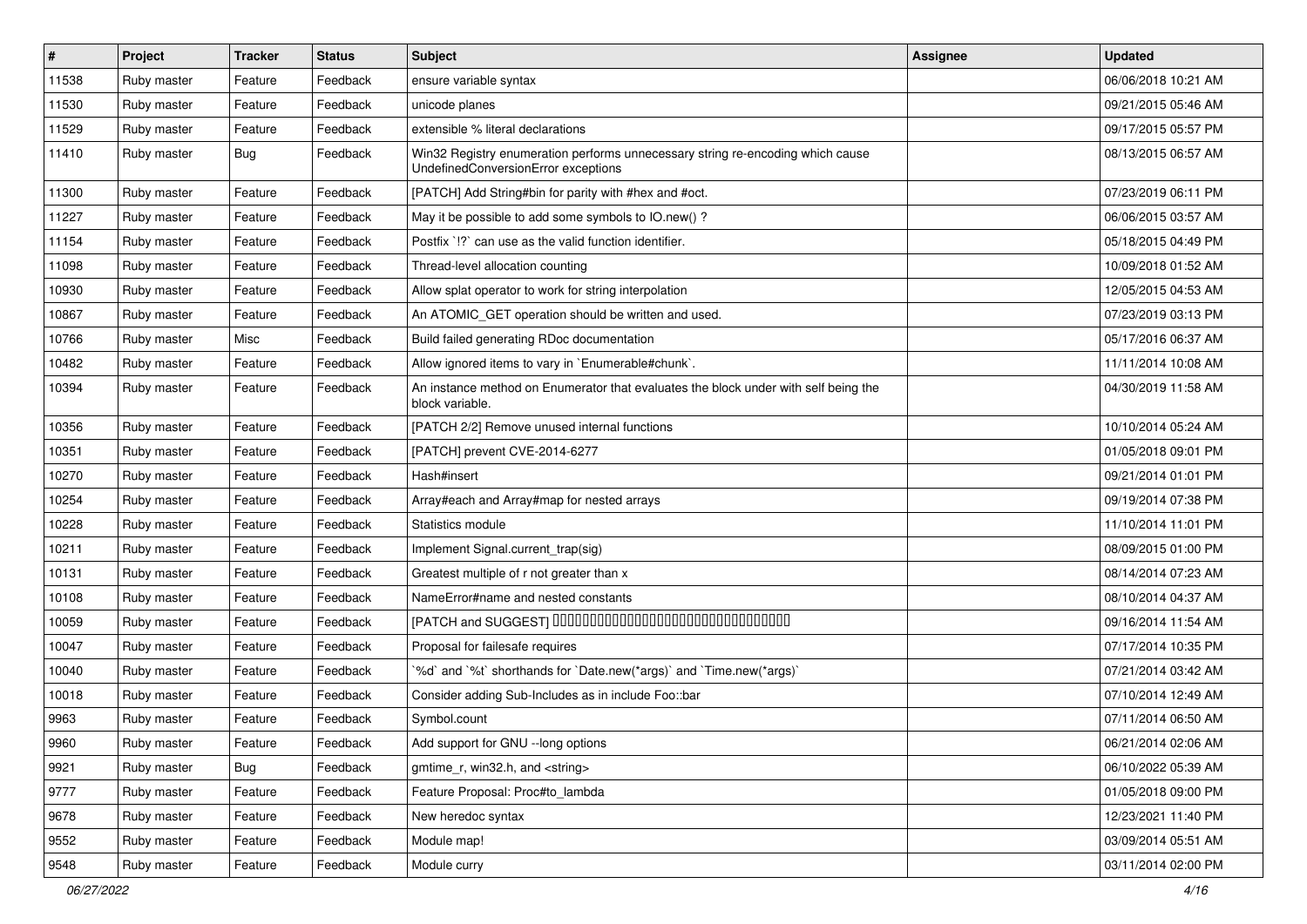| $\vert$ # | Project     | <b>Tracker</b> | <b>Status</b> | <b>Subject</b>                                                                                                             | Assignee | <b>Updated</b>      |
|-----------|-------------|----------------|---------------|----------------------------------------------------------------------------------------------------------------------------|----------|---------------------|
| 9099      | Ruby master | Feature        | Feedback      | Train emoji lambda operator                                                                                                |          | 11/24/2013 01:48 AM |
| 9076      | Ruby master | Feature        | Feedback      | New one-argument block syntax: &.                                                                                          |          | 12/10/2020 08:53 AM |
| 8912      | Ruby master | Feature        | Feedback      | Exception.raise                                                                                                            |          | 09/16/2013 06:23 AM |
| 8863      | Ruby master | Feature        | Feedback      | New error class: UndefinedBehaviorError                                                                                    |          | 01/11/2014 11:09 AM |
| 8811      | Ruby master | Feature        | Feedback      | Counterpart to `Hash#key?` for `Array`                                                                                     |          | 09/04/2013 02:12 AM |
| 8788      | Ruby master | Feature        | Feedback      | use eventfd on newer Linux instead of pipe for timer thread                                                                |          | 12/25/2017 06:15 PM |
| 8765      | Ruby master | Feature        | Feedback      | Literal for symbol with interpolation                                                                                      |          | 08/19/2013 10:20 PM |
| 8573      | Ruby master | Feature        | Feedback      | Add String#format method(not an alias of String#%)                                                                         |          | 04/18/2018 09:59 AM |
| 8515      | Ruby master | Feature        | Feedback      | don't allow irb to dump output for forever and ever                                                                        |          | 08/15/2014 09:20 PM |
| 8422      | Ruby master | Feature        | Feedback      | add Enumerable#reverse_sort and Enumerable#reverse_sort_by                                                                 |          | 06/14/2013 03:19 AM |
| 8421      | Ruby master | Feature        | Feedback      | add Enumerable#find_map and Enumerable#find_all_map                                                                        |          | 11/29/2020 11:40 PM |
| 8396      | Ruby master | Feature        | Feedback      | Allow easier destructuring of MatchData                                                                                    |          | 06/02/2013 04:53 PM |
| 8269      | Ruby master | Feature        | Feedback      | stdlib: Add Find.each_file to accompany Find.find                                                                          |          | 06/02/2013 03:53 PM |
| 8258      | Ruby master | Feature        | Feedback      | Dir#escape_glob                                                                                                            |          | 12/23/2021 11:40 PM |
| 8172      | Ruby master | Feature        | Feedback      | IndexError-returning counterparts to destructive Array methods                                                             |          | 12/30/2019 07:19 PM |
| 8077      | Ruby master | Feature        | Feedback      | Returning Dir objects from C extensions                                                                                    |          | 07/15/2019 10:48 PM |
| 8062      | Ruby master | Feature        | Feedback      | Argument error stack trace to specify the 'called' method                                                                  |          | 12/25/2017 06:15 PM |
| 8027      | Ruby master | Feature        | Feedback      | add the possibility to raise an exception in #included, #extended, #prepended, #inherited<br>and break the calling feature |          | 06/02/2013 03:22 PM |
| 7986      | Ruby master | Feature        | Feedback      | Custom case statement comparison method                                                                                    |          | 12/10/2020 08:50 AM |
| 7796      | Ruby master | Feature        | Feedback      | Hash#keys should return a set                                                                                              |          | 12/10/2020 08:49 AM |
| 7240      | Ruby master | Feature        | Feedback      | Inheritable #included/#extended Hooks For Modules                                                                          |          | 12/25/2017 06:15 PM |
| 7114      | Ruby master | Feature        | Feedback      | New classes: `HumanTime::LocalTime`, `HumanTime::Duration`                                                                 |          | 12/25/2017 06:15 PM |
| 6808      | Ruby master | Feature        | Feedback      | Implicit index for enumerations                                                                                            |          | 12/25/2017 06:15 PM |
| 6793      | Ruby master | Feature        | Feedback      | easier ability to "run as the currently running ruby"                                                                      |          | 12/25/2017 06:15 PM |
| 6792      | Ruby master | Feature        | Feedback      | request for easier system properties access                                                                                |          | 12/25/2017 06:15 PM |
| 6737      | Ruby master | Feature        | Feedback      | Add Hash#read and alias as #[].                                                                                            |          | 12/25/2017 06:15 PM |
| 6507      | Ruby master | Feature        | Feedback      | <b>File Literal</b>                                                                                                        |          | 12/25/2017 06:15 PM |
| 6444      | Ruby master | Feature        | Feedback      | alias for String#index                                                                                                     |          | 12/25/2017 06:15 PM |
| 6315      | Ruby master | Feature        | Feedback      | handler to trace output of each line of code executed                                                                      |          | 12/25/2017 06:15 PM |
| 6263      | Ruby master | Feature        | Feedback      | Simple access to toplevel object (main)                                                                                    |          | 12/25/2017 06:15 PM |
| 5805      | Ruby master | Feature        | Feedback      | object hexid                                                                                                               |          | 12/25/2017 06:15 PM |
| 5606      | Ruby master | Feature        | Feedback      | String#each_match(regexp)                                                                                                  |          | 12/25/2017 06:15 PM |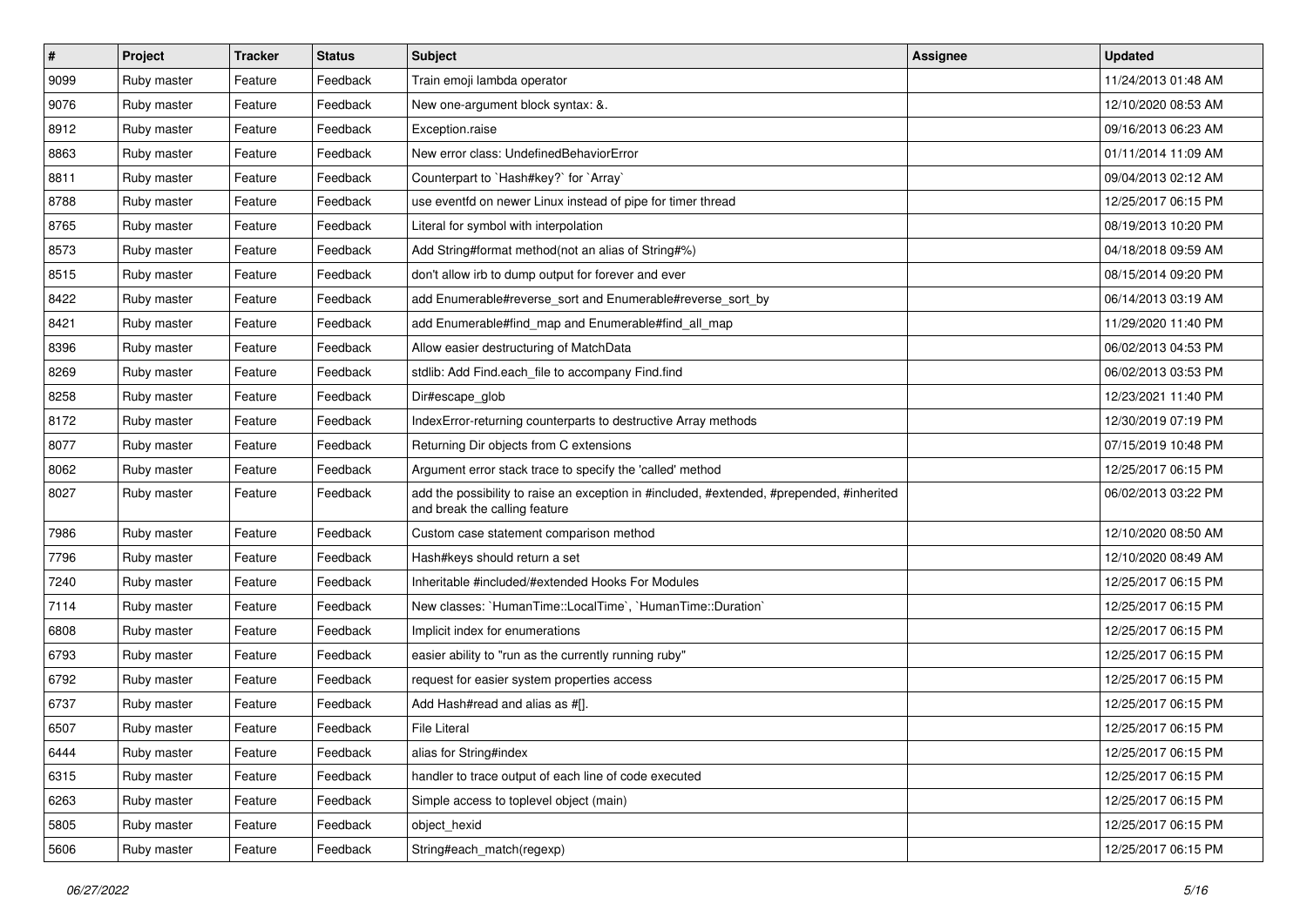| $\vert$ # | Project     | <b>Tracker</b> | <b>Status</b> | Subject                                                                                                 | <b>Assignee</b>           | <b>Updated</b>      |
|-----------|-------------|----------------|---------------|---------------------------------------------------------------------------------------------------------|---------------------------|---------------------|
| 5360      | Ruby master | Feature        | Feedback      | BasicObject#binding                                                                                     |                           | 12/25/2017 06:15 PM |
| 5145      | Ruby master | Feature        | Feedback      | Function extension of Array#transpose                                                                   |                           | 12/25/2017 06:15 PM |
| 5103      | Ruby master | Feature        | Feedback      | [ext/openssl] Object equality for objects based on ASN.1 structures                                     |                           | 09/13/2015 03:32 AM |
| 5102      | Ruby master | Feature        | Feedback      | [ext/openssl] Purpose of OpenSSL::PKCS12.new / Allow changing the password                              |                           | 09/13/2015 03:33 AM |
| 4712      | Ruby master | Feature        | Feedback      | File.writable? inaccurate in windows                                                                    |                           | 12/25/2017 06:14 PM |
| 4645      | Ruby master | Feature        | Feedback      | Pass existing buffer to getsockopt                                                                      |                           | 12/25/2017 06:14 PM |
| 4147      | Ruby master | Feature        | Feedback      | Array#sample 00000000                                                                                   |                           | 11/21/2016 04:59 AM |
| 4046      | Ruby master | Feature        | Feedback      | Saving C's **argv and cwd allows Ruby programs to reliably restart themselves                           |                           | 12/25/2017 06:14 PM |
| 3001      | Ruby master | Feature        | Feedback      | Ruby stdlib: Benchmark::Tms #memberwise drops labels                                                    |                           | 05/24/2016 01:42 PM |
| 2715      | Ruby master | Feature        | Feedback      | Optimization to avoid spawning shell in Kernel#system call should check for failure<br>conditions       |                           | 12/25/2017 06:00 PM |
| 12735     | Ruby master | Feature        | Feedback      | TCP Server documentation improvement                                                                    | zzak (Zachary Scott)      | 03/01/2017 08:42 PM |
| 6744      | Ruby master | Feature        | Feedback      | ruby unable to run system commands that require elevated privileges                                     | usa (Usaku NAKAMURA)      | 12/25/2017 06:15 PM |
| 6399      | Ruby master | Feature        | Feedback      | IO.read ignores valid open_args on Windows                                                              | usa (Usaku NAKAMURA)      | 12/25/2017 06:15 PM |
| 3356      | Ruby master | Feature        | Feedback      | Add GetShortPathName to ruby                                                                            | usa (Usaku NAKAMURA)      | 01/21/2016 02:27 PM |
| 6442      | Ruby master | Feature        | Feedback      | <b>CRUDify Hash class</b>                                                                               | trans (Thomas Sawyer)     | 12/25/2017 06:15 PM |
| 4434      | Ruby master | Bug            | Feedback      | make test-all "-j10000" 0000000000000000000                                                             | sorah (Sorah Fukumori)    | 12/25/2017 06:14 PM |
| 13332     | Ruby master | Feature        | Feedback      | Forwardable#def_instance_delegator nil                                                                  | nobu (Nobuyoshi Nakada)   | 09/25/2017 08:20 AM |
| 9414      | Ruby master | <b>Bug</b>     | Feedback      | strftime returns incorrectly encoded string                                                             | nobu (Nobuyoshi Nakada)   | 01/05/2018 09:00 PM |
| 9208      | Ruby master | <b>Bug</b>     | Feedback      | Win32 ANSI color no longer works since revision 43331                                                   | nobu (Nobuyoshi Nakada)   | 06/17/2022 09:35 AM |
| 8973      | Ruby master | Bug            | Feedback      | Allow to configure archlibdir for multiarch                                                             | nobu (Nobuyoshi Nakada)   | 06/16/2022 08:22 AM |
| 7652      | Ruby master | Feature        | Feedback      | Add FreeMiNT support to Ruby                                                                            | nobu (Nobuyoshi Nakada)   | 12/25/2017 06:15 PM |
| 5174      | Ruby master | Feature        | Feedback      | Export ruby_init_prelude()                                                                              | nobu (Nobuyoshi Nakada)   | 12/25/2017 06:15 PM |
| 3388      | Ruby master | Feature        | Feedback      | regexp support for start_with? and end_with?                                                            | naruse (Yui NARUSE)       | 12/25/2017 06:02 PM |
| 5522      | Ruby master | Feature        | Feedback      | Numeric#finite? INumeric#infinite? INumeric#nan? IIII                                                   | mrkn (Kenta Murata)       | 12/10/2020 08:54 AM |
| 3647      | Ruby master | Feature        | Feedback      | Array#sample(n, replace=false)                                                                          | mrkn (Kenta Murata)       | 03/11/2020 02:09 AM |
| 17265     | Ruby master | Feature        | Feedback      | Add `Bool` module                                                                                       | matz (Yukihiro Matsumoto) | 10/26/2020 09:44 AM |
| 15723     | Ruby master | Misc           | Feedback      | Reconsider numbered parameters                                                                          | matz (Yukihiro Matsumoto) | 10/03/2019 07:16 PM |
| 15123     | Ruby master | Feature        | Feedback      | Enumerable#compact proposal                                                                             | matz (Yukihiro Matsumoto) | 10/30/2019 07:30 PM |
| 13303     | Ruby master | Feature        | Feedback      | String#any? as !String#empty?                                                                           | matz (Yukihiro Matsumoto) | 02/23/2021 05:14 PM |
| 12861     | Ruby master | Feature        | Feedback      | super in a block can be either lexically or dynamically scoped depending on how the<br>block is invoked | matz (Yukihiro Matsumoto) | 12/21/2016 05:20 PM |
| 12745     | Ruby master | Feature        | Feedback      | String#(g)sub(!) should pass a MatchData to the block, not a String                                     | matz (Yukihiro Matsumoto) | 11/03/2021 11:46 PM |
| 12075     | Ruby master | Feature        | Feedback      | some container#nonempty?                                                                                | matz (Yukihiro Matsumoto) | 10/07/2021 03:11 AM |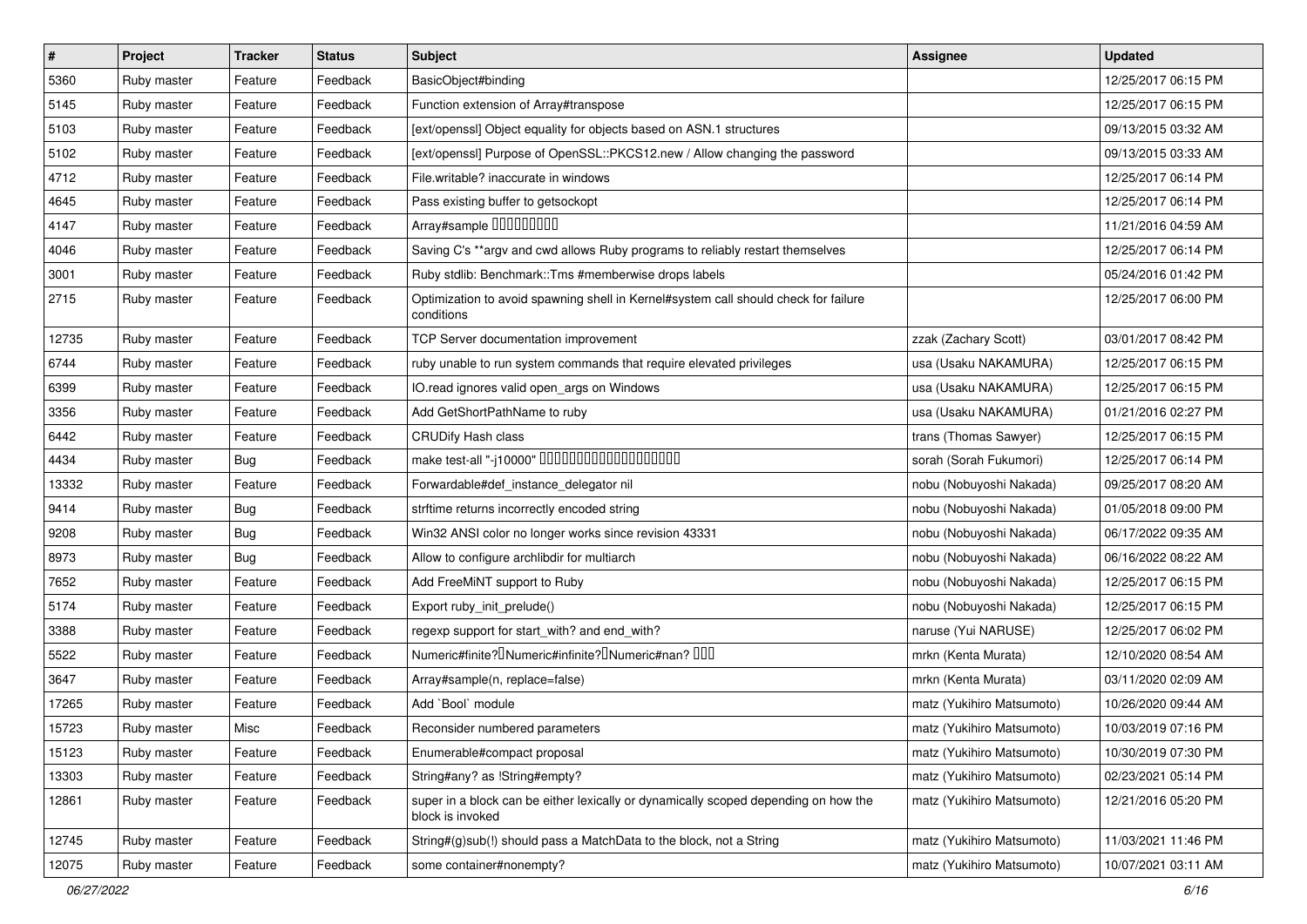| $\vert$ # | Project     | <b>Tracker</b> | <b>Status</b> | Subject                                                                                                                          | Assignee                  | <b>Updated</b>      |
|-----------|-------------|----------------|---------------|----------------------------------------------------------------------------------------------------------------------------------|---------------------------|---------------------|
| 11779     | Ruby master | Bug            | Feedback      | Module#using does not make sense as a method                                                                                     | matz (Yukihiro Matsumoto) | 06/17/2021 09:58 AM |
| 11484     | Ruby master | Feature        | Feedback      | add output offset for readpartial/read_nonblock/etc                                                                              | matz (Yukihiro Matsumoto) | 09/25/2017 07:28 AM |
| 11087     | Ruby master | Feature        | Feedback      | Method to retrieve {local, global, instance} variables as a Hash                                                                 | matz (Yukihiro Matsumoto) | 06/12/2015 09:13 AM |
| 10355     | Ruby master | Feature        | Feedback      | Feature request: Module#prepended?(mod)                                                                                          | matz (Yukihiro Matsumoto) | 01/05/2018 09:01 PM |
| 10064     | Ruby master | Feature        | Feedback      | &:symbol in when clause                                                                                                          | matz (Yukihiro Matsumoto) | 01/05/2018 09:01 PM |
| 10042     | Ruby master | Feature        | Feedback      | Deprecate postfix rescue syntax for removal in 3.0                                                                               | matz (Yukihiro Matsumoto) | 12/10/2020 08:53 AM |
| 9602      | Ruby master | Feature        | Feedback      | Logic with `Enumerable#grep`                                                                                                     | matz (Yukihiro Matsumoto) | 12/01/2019 05:23 PM |
| 9064      | Ruby master | Feature        | Feedback      | Add support for packages, like in Java                                                                                           | matz (Yukihiro Matsumoto) | 07/29/2014 02:07 AM |
| 8707      | Ruby master | Feature        | Feedback      | Hash#reverse_each                                                                                                                | matz (Yukihiro Matsumoto) | 01/05/2018 09:00 PM |
| 8520      | Ruby master | Feature        | Feedback      | Distinct to_s methods for Array, Hash                                                                                            | matz (Yukihiro Matsumoto) | 06/14/2013 12:37 AM |
| 8371      | Ruby master | Feature        | Feedback      | Make some enumerators mimic arrays                                                                                               | matz (Yukihiro Matsumoto) | 06/02/2013 04:11 PM |
| 8365      | Ruby master | Feature        | Feedback      | Make variables objects                                                                                                           | matz (Yukihiro Matsumoto) | 08/19/2016 07:21 PM |
| 8168      | Ruby master | Feature        | Feedback      | Feature request: support for (single) statement lambda syntax/definition                                                         | matz (Yukihiro Matsumoto) | 01/11/2014 11:36 AM |
| 8096      | Ruby master | Feature        | Feedback      | introduce Time.current_timestamp                                                                                                 | matz (Yukihiro Matsumoto) | 12/23/2021 11:40 PM |
| 8026      | Ruby master | Feature        | Feedback      | Need Module#prepended_modules                                                                                                    | matz (Yukihiro Matsumoto) | 01/16/2020 06:12 AM |
| 7939      | Ruby master | Feature        | Feedback      | Alternative curry function creation                                                                                              | matz (Yukihiro Matsumoto) | 12/25/2017 06:15 PM |
| 7511      | Ruby master | Feature        | Feedback      | short-circuiting logical implication operator                                                                                    | matz (Yukihiro Matsumoto) | 12/10/2020 08:55 AM |
| 6806      | Ruby master | Feature        | Feedback      | Support functional programming: forbid instance/class variables for<br>ModuleName::method_name, allow for ModuleName.method_name | matz (Yukihiro Matsumoto) | 12/10/2020 08:53 AM |
| 6739      | Ruby master | Feature        | Feedback      | One-line rescue statement should support specifying an exception class                                                           | matz (Yukihiro Matsumoto) | 05/18/2016 12:42 AM |
| 6727      | Ruby master | Feature        | Feedback      | Add Array#rest (with implementation)                                                                                             | matz (Yukihiro Matsumoto) | 08/14/2019 08:51 AM |
| 6697      | Ruby master | Feature        | Feedback      | [PATCH] Add Kernel#Symbol conversion method like String(), Array() etc.                                                          | matz (Yukihiro Matsumoto) | 12/25/2017 06:15 PM |
| 6515      | Ruby master | Feature        | Feedback      | array.c: added method that verifies if an Array is part of another                                                               | matz (Yukihiro Matsumoto) | 12/25/2017 06:15 PM |
| 6478      | Ruby master | Feature        | Feedback      | BasicObject#_class_                                                                                                              | matz (Yukihiro Matsumoto) | 12/25/2017 06:15 PM |
| 6367      | Ruby master | Feature        | Feedback      | #same? for Enumerable                                                                                                            | matz (Yukihiro Matsumoto) | 12/25/2017 06:15 PM |
| 6251      | Ruby master | Feature        | Feedback      | Magic comments for compile options                                                                                               | matz (Yukihiro Matsumoto) | 08/21/2015 11:47 PM |
| 6219      | Ruby master | Feature        | Feedback      | Return value of Hash#store                                                                                                       | matz (Yukihiro Matsumoto) | 12/10/2020 08:46 AM |
| 6118      | Ruby master | Feature        | Feedback      | Hash#keys_of(values), returns related keys of given values                                                                       | matz (Yukihiro Matsumoto) | 01/10/2019 08:16 AM |
| 5673      | Ruby master | Feature        | Feedback      | undef_method probably doesn't need to raise an error                                                                             | matz (Yukihiro Matsumoto) | 12/25/2017 06:15 PM |
| 5644      | Ruby master | Feature        | Feedback      | add Enumerable#exclude? antonym                                                                                                  | matz (Yukihiro Matsumoto) | 12/25/2017 06:15 PM |
| 5628      | Ruby master | Feature        | Feedback      | Module#basename                                                                                                                  | matz (Yukihiro Matsumoto) | 08/29/2020 05:01 PM |
| 5521      | Ruby master | Feature        | Feedback      | Numeric#rational? <sup>[]</sup> Numeric#complex? <sup>[]</sup> Numeric#float? <sup>[10]</sup>                                    | matz (Yukihiro Matsumoto) | 12/10/2020 08:49 AM |
| 5514      | Ruby master | Feature        | Feedback      | Numeric III quotient II quotrem IIII                                                                                             | matz (Yukihiro Matsumoto) | 12/10/2020 08:49 AM |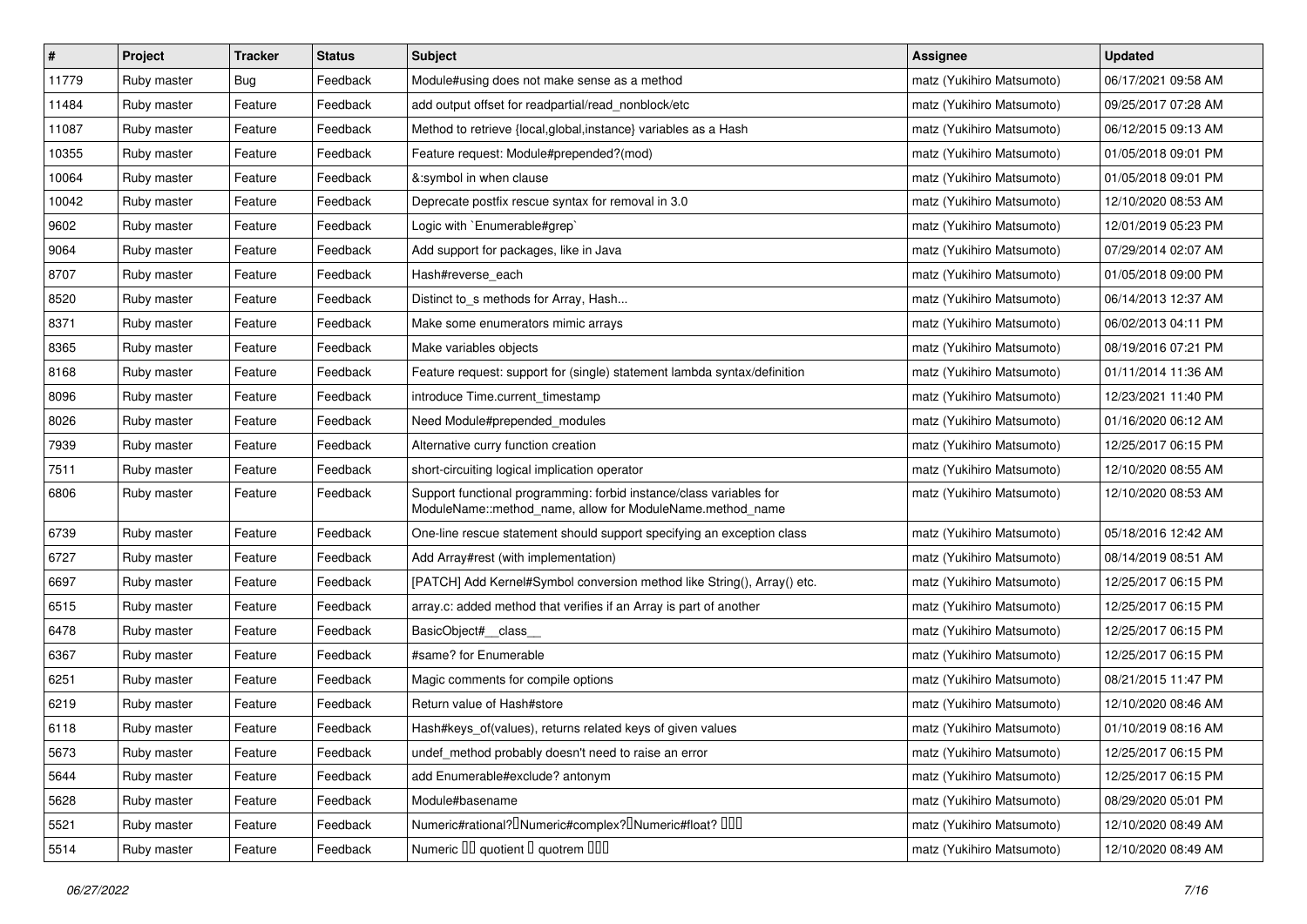| #     | Project     | <b>Tracker</b> | <b>Status</b> | Subject                                                                                                  | Assignee                            | <b>Updated</b>      |
|-------|-------------|----------------|---------------|----------------------------------------------------------------------------------------------------------|-------------------------------------|---------------------|
| 4264  | Ruby master | Feature        | Feedback      | General type coercion protocol for Ruby                                                                  | matz (Yukihiro Matsumoto)           | 12/25/2017 06:14 PM |
| 6256  | Ruby master | Feature        | Feedback      | Slightly improve ruby_qsort performance                                                                  | MartinBosslet (Martin Bosslet)      | 01/10/2019 01:51 PM |
| 14116 | Ruby master | Feature        | Feedback      | Add Matrix #exponentiate method as Matlab's exp                                                          | marcandre (Marc-Andre<br>Lafortune) | 11/20/2017 06:52 AM |
| 12607 | Ruby master | Feature        | Feedback      | Ruby needs an atomic integer                                                                             | ko1 (Koichi Sasada)                 | 01/29/2021 12:28 PM |
| 11348 | Ruby master | Feature        | Feedback      | TracePoint API needs events for fiber's switching                                                        | ko1 (Koichi Sasada)                 | 09/01/2015 09:12 AM |
| 10844 | Ruby master | Feature        | Feedback      | TracePoint API needs an event to inform about creating/removing a new frame without<br>calling something | ko1 (Koichi Sasada)                 | 03/02/2015 06:38 PM |
| 8725  | Ruby master | Feature        | Feedback      | Possibility to get a signal handler without changing it                                                  | ko1 (Koichi Sasada)                 | 12/25/2017 06:15 PM |
| 6602  | Ruby master | Feature        | Feedback      | Tail call optimization: enable by default?                                                               | ko1 (Koichi Sasada)                 | 06/13/2020 01:31 AM |
| 18613 | Ruby master | Bug            | Feedback      | Voluntary wanted: Some signal-related tests fail on FreeBSD 13                                           | knu (Akinori MUSHA)                 | 05/30/2022 01:43 AM |
| 14105 | Ruby master | Feature        | Feedback      | Introduce xor as alias for Set#^                                                                         | knu (Akinori MUSHA)                 | 06/27/2018 10:56 AM |
| 13000 | Ruby master | Feature        | Feedback      | Implement Set#include? with Hash#include?                                                                | knu (Akinori MUSHA)                 | 09/11/2020 08:18 PM |
| 8833  | Ruby master | Feature        | Feedback      | [PATCH] IPAddr#pred                                                                                      | knu (Akinori MUSHA)                 | 10/21/2017 05:15 PM |
| 18811 | Ruby master | Bug            | Feedback      | PTY I/O not working on AIX 7.x                                                                           | kanemoto (Yutaka Kanemoto)          | 06/07/2022 07:18 AM |
| 17008 | Ruby master | Bug            | Feedback      | JIT enabled on Windows can cause constant conhost pop-ups                                                | k0kubun (Takashi Kokubun)           | 07/03/2020 08:29 PM |
| 15425 | Ruby master | Feature        | Feedback      | Store MJIT header into Ruby versioned directory.                                                         | k0kubun (Takashi Kokubun)           | 10/07/2021 11:03 PM |
| 16013 | Ruby master | Misc           | Feedback      | Bundler                                                                                                  | hsbt (Hiroshi SHIBATA)              | 10/17/2019 05:20 PM |
| 15486 | Ruby master | Misc           | Feedback      | Default gems README.md                                                                                   | hsbt (Hiroshi SHIBATA)              | 03/11/2019 12:19 PM |
| 10213 | Ruby master | Bug            | Feedback      | bundled gems ignored by make install                                                                     | hsbt (Hiroshi SHIBATA)              | 06/10/2022 09:55 AM |
| 10065 | Ruby master | Feature        | Feedback      | Make `gem env` command output valid YAML                                                                 | drbrain (Eric Hodel)                | 07/20/2014 10:54 PM |
| 11139 | Ruby master | Feature        | Feedback      | [PATCH] socket: support accept `sock_nonblock: (true false)'                                             | akr (Akira Tanaka)                  | 07/02/2015 01:30 AM |
| 10381 | Ruby master | Feature        | Feedback      | Pathname#mkdir_p, Pathname#makedirs IIIII                                                                | akr (Akira Tanaka)                  | 10/15/2014 04:27 AM |
| 2149  | Ruby master | Feature        | Feedback      | Pathname#include?                                                                                        | akr (Akira Tanaka)                  | 03/15/2018 08:19 AM |
| 12440 | Ruby master | Bug            | Feedback      | make test-all is not working on cygwin                                                                   | cruby-cygwin                        | 05/19/2022 08:20 AM |
| 9713  | Ruby master | Feature        | Feedback      | FILE return unexpected encoding - breaks Dir.glob                                                        | cruby-windows                       | 12/10/2020 09:13 AM |
| 8981  | Ruby master | Feature        | Feedback      | Suggestion for CreateProcess flags with rubyw on windows                                                 | cruby-windows                       | 01/05/2018 09:00 PM |
| 18133 | Ruby master | <b>Bug</b>     | Assigned      | LTO: TestGCCompact#test_ast_compacts segfaults on i686                                                   |                                     | 04/23/2022 04:19 PM |
| 15047 | Ruby master | Feature        | Assigned      | Documentation and more functions for Hash functions in C API                                             |                                     | 03/20/2019 01:24 AM |
| 13847 | Ruby master | Feature        | Assigned      | Gem activated problem for default gems                                                                   |                                     | 12/10/2020 08:53 AM |
| 12911 | Ruby master | Misc           | Assigned      | Translate docs                                                                                           |                                     | 11/24/2021 04:52 AM |
| 12848 | Ruby master | Feature        | Assigned      | Crazy idea: Allow regex definition for methods (Do not take it seriously please)                         |                                     | 10/18/2016 12:17 AM |
| 11625 | Ruby master | Feature        | Assigned      | Unlock GVL for SHA1 calculations                                                                         |                                     | 09/25/2018 11:26 AM |
| 10791 | Ruby master | Misc           | Assigned      | [PATCH 1/1] Remove unnecessary passing value from doc for Observable                                     |                                     | 08/10/2018 10:51 AM |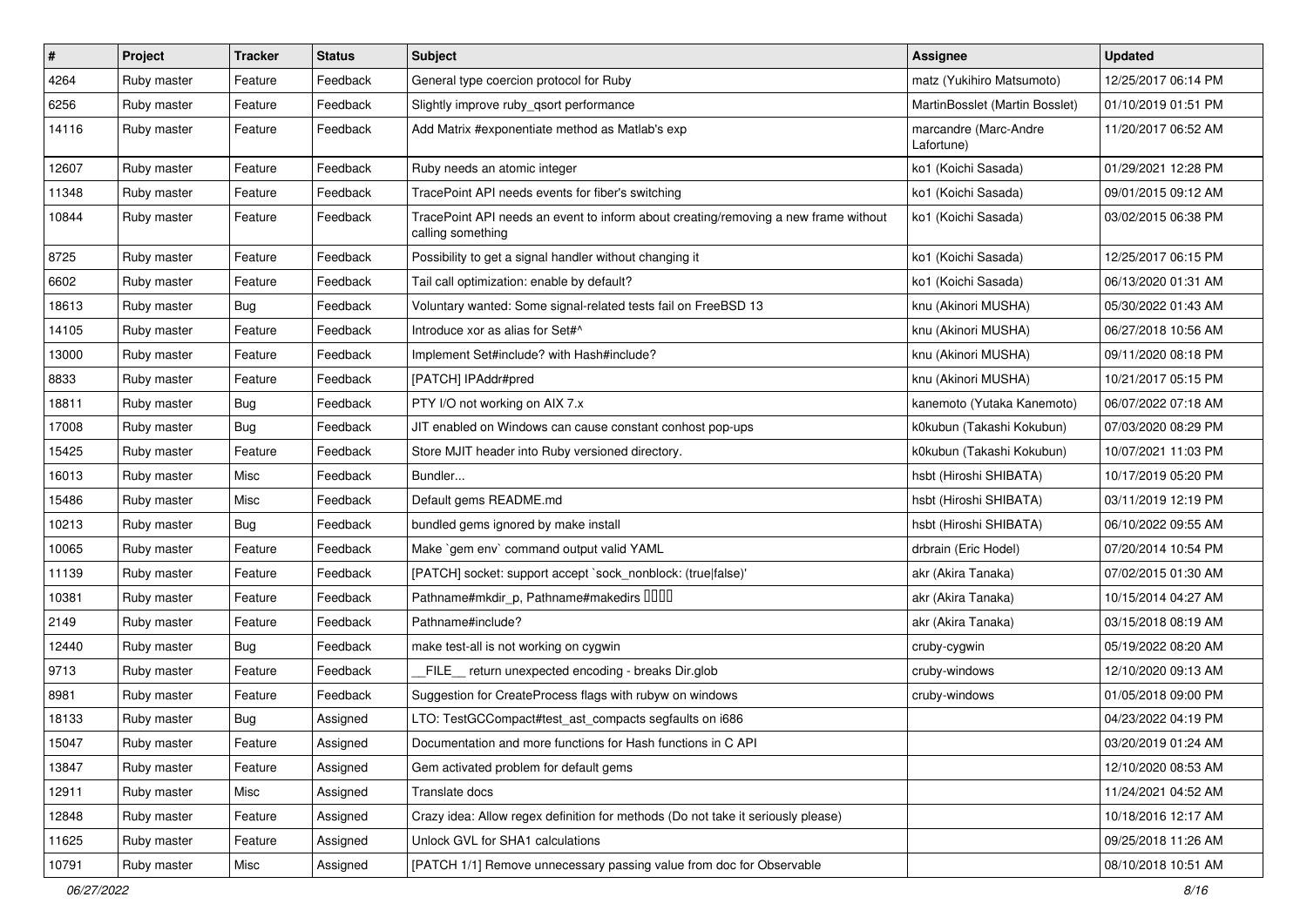| $\vert$ # | Project     | <b>Tracker</b> | <b>Status</b> | Subject                                                                            | <b>Assignee</b>                       | <b>Updated</b>      |
|-----------|-------------|----------------|---------------|------------------------------------------------------------------------------------|---------------------------------------|---------------------|
| 9830      | Ruby master | Feature        | Assigned      | Support for GOST private/public keys                                               |                                       | 09/13/2015 03:10 AM |
| 9189      | Ruby master | Bug            | Assigned      | Build failure on Windows in case of nonascii TEMP environment.                     |                                       | 01/05/2018 09:00 PM |
| 6133      | Ruby master | Feature        | Assigned      | SSLSocket <sup>[</sup> shutdown <sup>[11]</sup>                                    |                                       | 09/13/2015 03:22 AM |
| 6047      | Ruby master | Feature        | Assigned      | read_all: Grow buffer exponentially in generic case                                |                                       | 09/13/2015 03:19 AM |
| 10560     | Ruby master | Misc           | Assigned      | confusion between $x=x+y$ , $x+=y$ , x.concat(y) and y.each{ z  $x<}$              | zzak (Zachary Scott)                  | 01/05/2018 09:02 PM |
| 9235      | Ruby master | Feature        | Assigned      | Documentation for commercial support                                               | zzak (Zachary Scott)                  | 08/10/2019 02:55 PM |
| 9136      | Ruby master | Misc           | Assigned      | Deprecated Enumerator.new(object, method) bad for BasicObject                      | zzak (Zachary Scott)                  | 11/23/2013 03:58 AM |
| 16512     | Ruby master | Misc           | Assigned      | Improving `www.ruby-lang.org` reference by merging with `rubyreferences.github.io` | zverok (Victor Shepelev)              | 02/01/2022 12:28 PM |
| 4831      | Ruby master | Feature        | Assigned      | Integer#prime_factors                                                              | yugui (Yuki Sonoda)                   | 01/23/2018 08:09 AM |
| 15166     | Ruby master | Feature        | Assigned      | 2.5 times faster implementation than current gcd implmentation                     | watson1978 (Shizuo Fujita)            | 04/26/2019 09:12 PM |
| 12653     | Ruby master | Feature        | Assigned      | Use wide WinAPI for rb_w32_getcwd                                                  | usa (Usaku NAKAMURA)                  | 09/12/2016 06:35 AM |
| 10038     | Ruby master | Feature        | Assigned      | Extend ObjectSpace.dump to expose buffer addresses for String and Array            | tmm1 (Aman Karmani)                   | 01/05/2018 09:01 PM |
| 7518      | Ruby master | Feature        | Assigned      | Fiddle::Pointer#to_str and Fiddle::Pointer#to_int should be removed                | tenderlovemaking (Aaron<br>Patterson) | 08/15/2013 04:56 AM |
| 7488      | Ruby master | Feature        | Assigned      | Receiving object_id in object creation probes                                      | tenderlovemaking (Aaron<br>Patterson) | 12/25/2017 06:15 PM |
| 15239     | Ruby master | Feature        | Assigned      | [patch] test-spec win32ole                                                         | suke (Masaki Suketa)                  | 12/29/2019 01:04 PM |
| 6613      | Ruby master | Feature        | Assigned      | VT_RECORD, IRecordInfo Support in WIN32OLE                                         | suke (Masaki Suketa)                  | 12/25/2017 06:15 PM |
| 5334      | Ruby master | <b>Bug</b>     | Assigned      | Segmentation fault in InternetExplorer IServiceProvider interface                  | suke (Masaki Suketa)                  | 12/30/2019 03:00 AM |
| 13622     | Ruby master | Misc           | Assigned      | Documentation missing                                                              | stomar (Marcus Stollsteimer)          | 06/03/2017 07:27 AM |
| 11955     | Ruby master | Feature        | Assigned      | Expose Object that Receives logs in Logger                                         | sonots (Naotoshi Seo)                 | 11/09/2017 11:35 AM |
| 9115      | Ruby master | <b>Bug</b>     | Assigned      | Logger traps all exceptions; breaks Timeout                                        | sonots (Naotoshi Seo)                 | 08/20/2019 12:47 PM |
| 17376     | Ruby master | Misc           | Assigned      | Reduce number of GitHub Actions                                                    | shyouhei (Shyouhei Urabe)             | 12/10/2020 11:50 AM |
| 17289     | Ruby master | Bug            | Assigned      | Time#strftime occurs Segmentation Fault on ruby-2.7.2p137                          | shyouhei (Shyouhei Urabe)             | 11/05/2020 07:57 AM |
| 6682      | Ruby master | Feature        | Assigned      | Add a method to return an instance attached by a singleton class                   | shyouhei (Shyouhei Urabe)             | 12/25/2017 06:15 PM |
| 12281     | Ruby master | Feature        | Assigned      | Allow lexically scoped use of refinements with `using {}` block syntax             | shugo (Shugo Maeda)                   | 06/13/2016 07:44 AM |
| 14412     | Ruby master | Feature        | Assigned      | DRb UNIX on local machine: add support for getpeereid()                            | seki (Masatoshi Seki)                 | 01/28/2018 12:51 PM |
| 13864     | Ruby master | Bug            | Assigned      | Rinda multicast test failures due to missing default route                         | seki (Masatoshi Seki)                 | 08/17/2021 07:16 AM |
| 5434      | Ruby master | Feature        | Assigned      | Allow per-class whitelisting of methods safe to expose through DRb                 | seki (Masatoshi Seki)                 | 12/25/2017 06:15 PM |
| 12582     | Ruby master | <b>Bug</b>     | Assigned      | OpenSSL Authenticated Encryption should check for tag length                       | rhenium (Kazuki Yamaguchi)            | 04/28/2017 01:45 PM |
| 12354     | Ruby master | Feature        | Assigned      | PKey::EC Can't output public key pem when private key exists                       | rhenium (Kazuki Yamaguchi)            | 07/24/2019 10:57 PM |
| 8126      | Ruby master | Feature        | Assigned      | OpenSSL::SSL::SSLSocket does not define #recv and #send messages                   | rhenium (Kazuki Yamaguchi)            | 08/08/2019 11:05 PM |
| 16805     | Ruby master | Misc           | Assigned      | Coroutine's license is unclear                                                     | ReiOdaira (Rei Odaira)                | 07/01/2021 10:09 PM |
| 18727     | Ruby master | Bug            | Assigned      | Make failed on x86_64-cygwin (LoadError)                                           | peterzhu2118 (Peter Zhu)              | 04/16/2022 05:15 AM |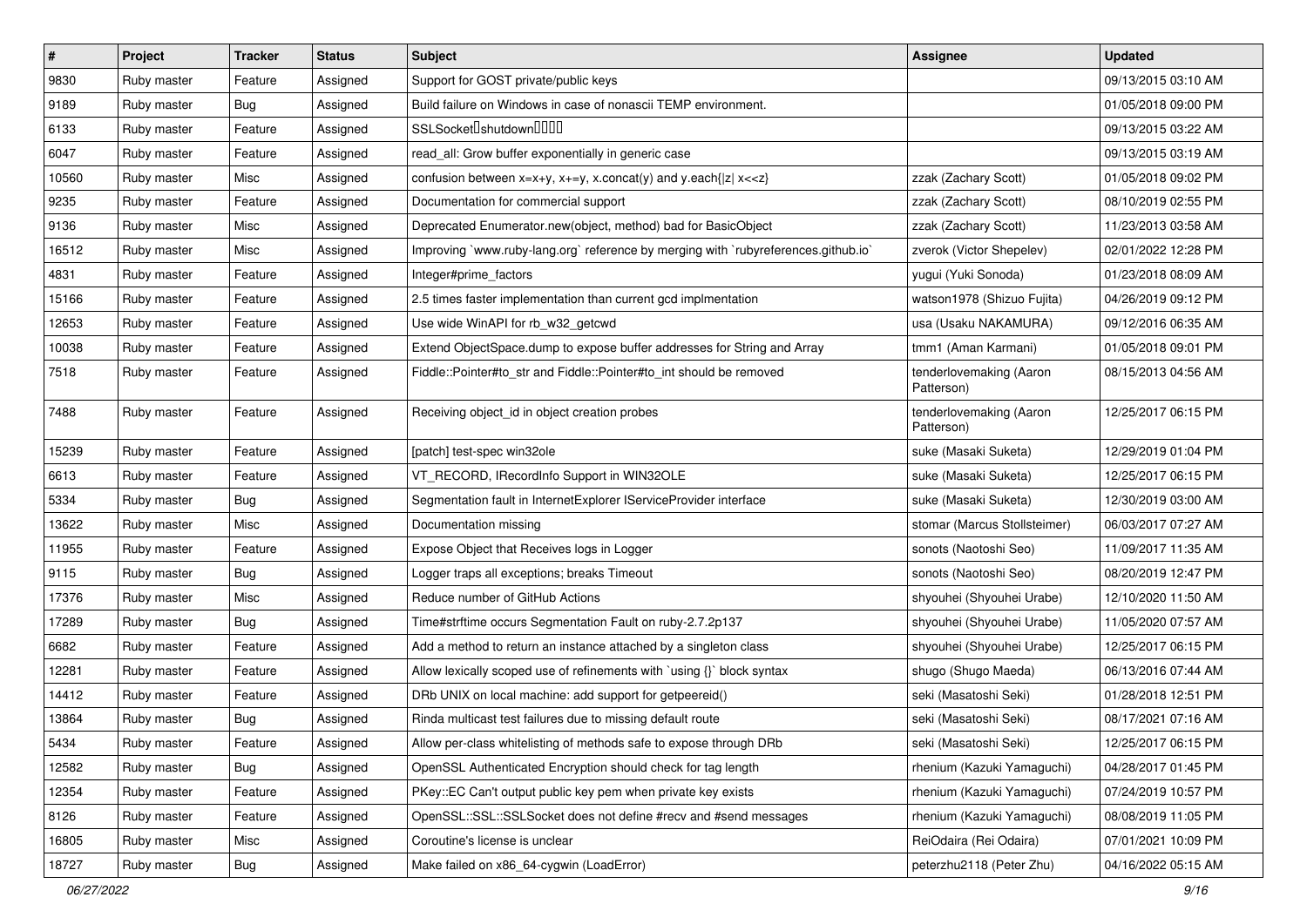| $\sharp$ | Project     | <b>Tracker</b> | <b>Status</b> | Subject                                                                               | Assignee                 | <b>Updated</b>      |
|----------|-------------|----------------|---------------|---------------------------------------------------------------------------------------|--------------------------|---------------------|
| 14901    | Ruby master | Feature        | Assigned      | [PATCH] do not block SIGCHLD in normal Ruby Threads                                   | normalperson (Eric Wong) | 07/19/2021 05:23 AM |
| 13721    | Ruby master | Feature        | Assigned      | [PATCH] net/imap: dedupe attr keys in Net::IMAP::FetchData                            | normalperson (Eric Wong) | 07/27/2017 09:51 AM |
| 17662    | Ruby master | Misc           | Assigned      | The heredoc pattern used in tests does not syntax highlight correctly in many editors | nobu (Nobuyoshi Nakada)  | 06/30/2021 12:54 PM |
| 17578    | Ruby master | Bug            | Assigned      | mkmf experimental C++ Support                                                         | nobu (Nobuyoshi Nakada)  | 01/27/2021 03:51 AM |
| 16836    | Ruby master | <b>Bug</b>     | Assigned      | configure-time LDFLAGS leak into ruby pkg-config file                                 | nobu (Nobuyoshi Nakada)  | 08/14/2021 09:10 AM |
| 16747    | Ruby master | Misc           | Assigned      | Repository reorganization request                                                     | nobu (Nobuyoshi Nakada)  | 05/22/2020 01:30 PM |
| 16497    | Ruby master | Bug            | Assigned      | StringIO#internal_encoding is broken (more severely in 2.7)                           | nobu (Nobuyoshi Nakada)  | 10/26/2021 04:31 PM |
| 16025    | Ruby master | Misc           | Assigned      | 'st_check_for_sizeof_st_index_t' declared as array with a negative size (emscripten)  | nobu (Nobuyoshi Nakada)  | 07/30/2019 11:20 AM |
| 15806    | Ruby master | Misc           | Assigned      | Explicitly initialise encodings on init to remove branches on encoding lookup         | nobu (Nobuyoshi Nakada)  | 08/29/2019 04:29 AM |
| 14543    | Ruby master | Bug            | Assigned      | 'make commit' show error of 'common-srcs'                                             | nobu (Nobuyoshi Nakada)  | 06/02/2018 04:17 AM |
| 13577    | Ruby master | Feature        | Assigned      | Digest file accidentally receives File object but uses file path                      | nobu (Nobuyoshi Nakada)  | 05/20/2017 06:50 PM |
| 13516    | Ruby master | Feature        | Assigned      | Improve the text of the circular require warning                                      | nobu (Nobuyoshi Nakada)  | 08/31/2017 05:49 AM |
| 13298    | Ruby master | <b>Bug</b>     | Assigned      | mingw SEGV TestEnumerable#test_callcc                                                 | nobu (Nobuyoshi Nakada)  | 06/04/2021 03:41 AM |
| 13269    | Ruby master | <b>Bug</b>     | Assigned      | test/readline/test_readline.rb and mingw                                              | nobu (Nobuyoshi Nakada)  | 03/13/2017 08:56 AM |
| 12725    | Ruby master | <b>Bug</b>     | Assigned      | Trying to use ./miniruby before it exists                                             | nobu (Nobuyoshi Nakada)  | 04/28/2017 01:45 PM |
| 12473    | Ruby master | Bug            | Assigned      | Test failure on fedora with TestTimeExtension#test_huge_precision                     | nobu (Nobuyoshi Nakada)  | 04/28/2017 01:45 PM |
| 12436    | Ruby master | Bug            | Assigned      | newline argument of File.open seems not respected on Windows                          | nobu (Nobuyoshi Nakada)  | 10/25/2021 09:07 AM |
| 9955     | Ruby master | Bug            | Assigned      | issue building dll on mingw, library not found                                        | nobu (Nobuyoshi Nakada)  | 01/05/2018 09:00 PM |
| 9010     | Ruby master | Bug            | Assigned      | ./configure --prefix= cannot handle directories with spaces                           | nobu (Nobuyoshi Nakada)  | 04/26/2021 10:38 PM |
| 8959     | Ruby master | Feature        | Assigned      | Allow top level prepend                                                               | nobu (Nobuyoshi Nakada)  | 10/16/2013 03:22 AM |
| 8460     | Ruby master | Feature        | Assigned      | PATCH: optparse: add keep_unknown option                                              | nobu (Nobuyoshi Nakada)  | 05/27/2021 10:07 PM |
| 8299     | Ruby master | <b>Bug</b>     | Assigned      | Minor error in float parsing                                                          | nobu (Nobuyoshi Nakada)  | 12/30/2019 03:00 AM |
| 7964     | Ruby master | Bug            | Assigned      | Writing an ASCII-8BIT String to a StringIO created from a UTF-8 String                | nobu (Nobuyoshi Nakada)  | 01/05/2018 09:00 PM |
| 7532     | Ruby master | Feature        | Assigned      | Hardcoded compiler location                                                           | nobu (Nobuyoshi Nakada)  | 12/25/2017 06:15 PM |
| 7394     | Ruby master | Feature        | Assigned      | Enumerable#find ifnone parameter could be non-callable                                | nobu (Nobuyoshi Nakada)  | 02/10/2021 09:32 AM |
| 6769     | Ruby master | Feature        | Assigned      | rbinstall.rb: install both src and batch files separetely                             | nobu (Nobuyoshi Nakada)  | 10/30/2015 12:38 PM |
| 6360     | Ruby master | <b>Bug</b>     | Assigned      | Debug information build even without requesting it                                    | nobu (Nobuyoshi Nakada)  | 01/05/2018 09:00 PM |
| 6012     | Ruby master | Feature        | Assigned      | Proc#source_location also return the column                                           | nobu (Nobuyoshi Nakada)  | 02/12/2019 07:49 AM |
| 5317     | Ruby master | Bug            | Assigned      |                                                                                       | nobu (Nobuyoshi Nakada)  | 01/05/2018 09:00 PM |
| 4924     | Ruby master | Feature        | Assigned      | mkmf have_header fails with C++ headers                                               | nobu (Nobuyoshi Nakada)  | 12/25/2017 06:15 PM |
| 2324     | Ruby master | Feature        | Assigned      | Dir instance methods for relative path                                                | nobu (Nobuyoshi Nakada)  | 12/25/2017 05:58 PM |
| 18371    | Ruby master | Misc           | Assigned      | Release branches (release information in general)                                     | naruse (Yui NARUSE)      | 03/23/2022 10:32 PM |
| 17638    | Ruby master | Feature        | Assigned      | Support backtracing with the libbacktrace library                                     | naruse (Yui NARUSE)      | 03/05/2021 03:40 PM |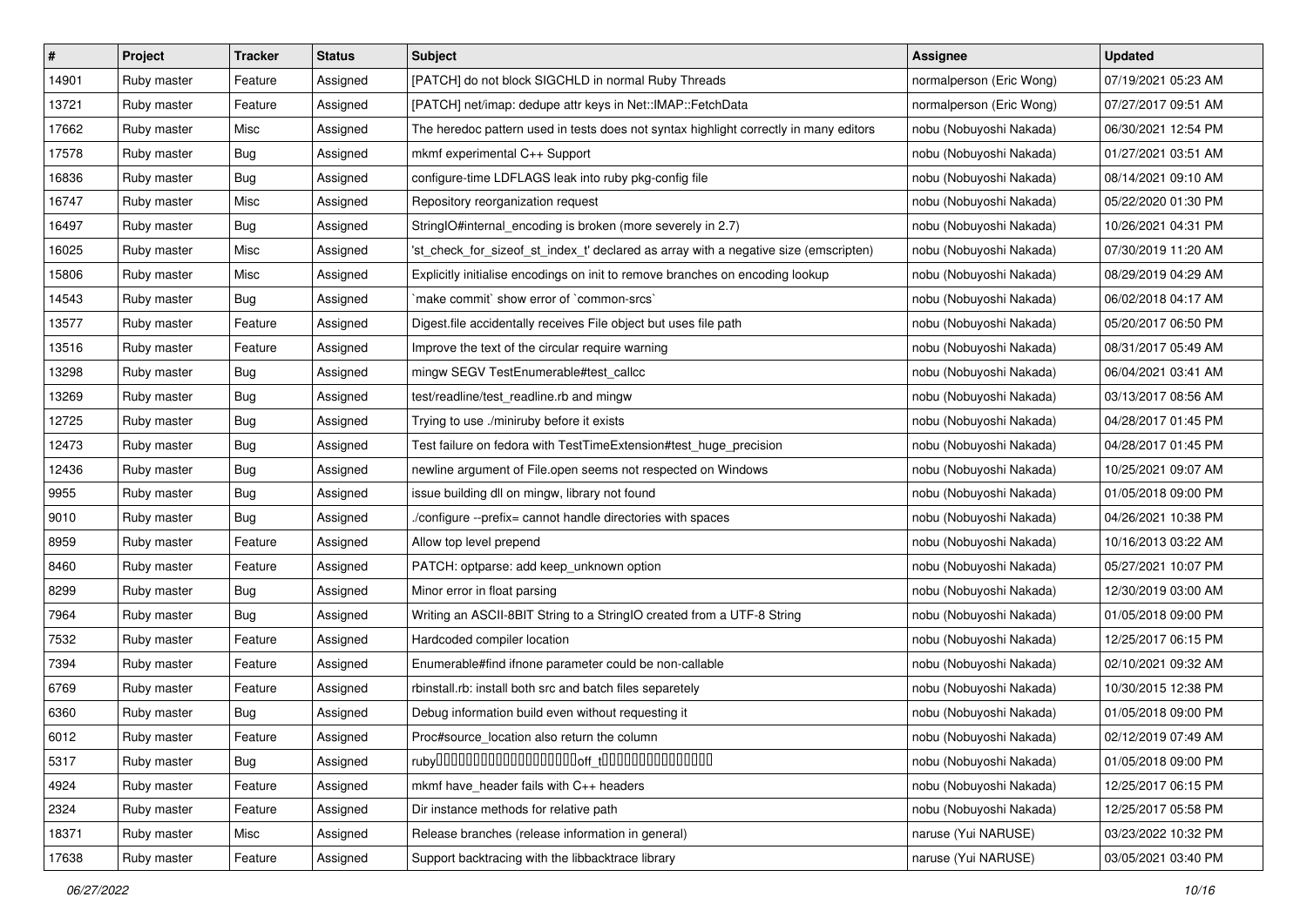| $\vert$ # | Project     | <b>Tracker</b> | <b>Status</b> | <b>Subject</b>                                                                                                          | <b>Assignee</b>           | <b>Updated</b>      |
|-----------|-------------|----------------|---------------|-------------------------------------------------------------------------------------------------------------------------|---------------------------|---------------------|
| 17111     | Ruby master | Feature        | Assigned      | Improve performance of Net::HTTPHeader#set form by 40%                                                                  | naruse (Yui NARUSE)       | 08/10/2020 05:36 AM |
| 13221     | Ruby master | Feature        | Assigned      | [PATCH] gems/bundled_gems: add "curses" RubyGem                                                                         | naruse (Yui NARUSE)       | 09/25/2017 06:32 PM |
| 11526     | Ruby master | Bug            | Assigned      | Streaming HTTP requests are not idempotent and should not be retried                                                    | naruse (Yui NARUSE)       | 07/01/2019 09:16 PM |
| 9020      | Ruby master | Feature        | Assigned      | Net::HTTPResponse predicate/query methods                                                                               | naruse (Yui NARUSE)       | 12/25/2017 06:15 PM |
| 6265      | Ruby master | Feature        | Assigned      | Remove 'useless' 'concatenation' syntax                                                                                 | naruse (Yui NARUSE)       | 08/10/2016 02:36 AM |
| 5764      | Ruby master | Feature        | Assigned      | Net::HTTP should assume HTTP/0.9 on unexpected responses                                                                | naruse (Yui NARUSE)       | 07/15/2019 05:06 PM |
| 5461      | Ruby master | Feature        | Assigned      | Add pipelining to Net::HTTP                                                                                             | naruse (Yui NARUSE)       | 12/25/2017 06:15 PM |
| 5654      | Ruby master | Feature        | Assigned      | Introduce global lock to avoid concurrent require                                                                       | nahi (Hiroshi Nakamura)   | 12/25/2017 06:15 PM |
| 18677     | Ruby master | Bug            | Assigned      | BigDecimal#power (**) returns FloatDomainError when passing an infinite parameter                                       | mrkn (Kenta Murata)       | 04/20/2022 02:04 AM |
| 17339     | Ruby master | Feature        | Assigned      | Semantic grouping with BigDecimal#to_s                                                                                  | mrkn (Kenta Murata)       | 12/20/2021 12:39 PM |
| 16350     | Ruby master | Feature        | Assigned      | ArithmeticSequence#member? can result in infinite loop                                                                  | mrkn (Kenta Murata)       | 05/29/2020 10:26 PM |
| 14476     | Ruby master | Feature        | Assigned      | Adding same_all? for checking whether all items in an Array are same                                                    | mrkn (Kenta Murata)       | 08/28/2020 01:10 PM |
| 10782     | Ruby master | Feature        | Assigned      | Patch: Add constants for BigDecimal for ZERO, ONE, TEN                                                                  | mrkn (Kenta Murata)       | 05/21/2015 08:13 AM |
| 8295      | Ruby master | Feature        | Assigned      | Float I Rational IIIIIIIIIIIIIIIIIIII BigDecimal IIIIIIIIII                                                             | mrkn (Kenta Murata)       | 12/25/2017 06:15 PM |
| 7321      | Ruby master | Feature        | Assigned      | Newton.#nsolve 00 2 0000000000                                                                                          | mrkn (Kenta Murata)       | 12/25/2017 06:15 PM |
| 6973      | Ruby master | Feature        | Assigned      | Add an #integral? method to Numeric to test for whole-number values                                                     | mrkn (Kenta Murata)       | 12/25/2017 06:15 PM |
| 6857      | Ruby master | Feature        | Assigned      | bigdecimal/math BigMath.E/BigMath.exp R. P. Feynman inspired optimization                                               | mrkn (Kenta Murata)       | 12/25/2017 06:15 PM |
| 5310      | Ruby master | Feature        | Assigned      | Integral objects                                                                                                        | mrkn (Kenta Murata)       | 12/25/2017 06:15 PM |
| 5179      | Ruby master | Bug            | Assigned      | Complex#rationalize and to_r with approximate zeros                                                                     | mrkn (Kenta Murata)       | 01/17/2020 03:00 AM |
| 5133      | Ruby master | Feature        | Assigned      | Array#unzip as an alias of Array#transpose                                                                              | mrkn (Kenta Murata)       | 12/25/2017 06:15 PM |
| 17291     | Ruby master | Feature        | Assigned      | Optimize send call                                                                                                      | matz (Yukihiro Matsumoto) | 01/12/2021 05:47 AM |
| 16630     | Ruby master | Misc           | Assigned      | Deprecate pub/ruby/*snapshot* and use pub/ruby/snapshot/* instead                                                       | matz (Yukihiro Matsumoto) | 02/27/2020 09:52 AM |
| 16461     | Ruby master | Feature        | Assigned      | Proc#using                                                                                                              | matz (Yukihiro Matsumoto) | 12/10/2020 09:10 AM |
| 14397     | Ruby master | Feature        | Assigned      | public, protected and private should return their arguments instead of self                                             | matz (Yukihiro Matsumoto) | 12/10/2018 07:08 AM |
| 13129     | Ruby master | Feature        | Assigned      | Refinements cannot refine method_missing and respond_to_missing?                                                        | matz (Yukihiro Matsumoto) | 07/03/2021 10:45 PM |
| 12813     | Ruby master | Feature        | Assigned      | Calling chunk_while, slice_after, slice_before, slice_when with no block                                                | matz (Yukihiro Matsumoto) | 12/06/2016 12:58 PM |
| 12543     | Ruby master | Feature        | Assigned      | explicit tail call syntax: foo() then return                                                                            | matz (Yukihiro Matsumoto) | 04/18/2021 03:02 PM |
| 11816     | Ruby master | Feature        | Assigned      | Partial safe navigation operator                                                                                        | matz (Yukihiro Matsumoto) | 04/14/2020 08:02 AM |
| 11704     | Ruby master | Bug            | Assigned      | Refinements only get "used" once in loop                                                                                | matz (Yukihiro Matsumoto) | 04/14/2016 02:45 AM |
| 11028     | Ruby master | Feature        | Assigned      | standalone running single file ( zipped archives of ruby code) running **without<br>installation** using "gem install " | matz (Yukihiro Matsumoto) | 04/04/2015 01:44 AM |
| 10481     | Ruby master | Feature        | Assigned      | Add "if" and "unless" clauses to rescue statements                                                                      | matz (Yukihiro Matsumoto) | 01/18/2015 02:46 PM |
| 9816      | Ruby master | Feature        | Assigned      | 00000000000000000000                                                                                                    | matz (Yukihiro Matsumoto) | 10/28/2014 08:29 AM |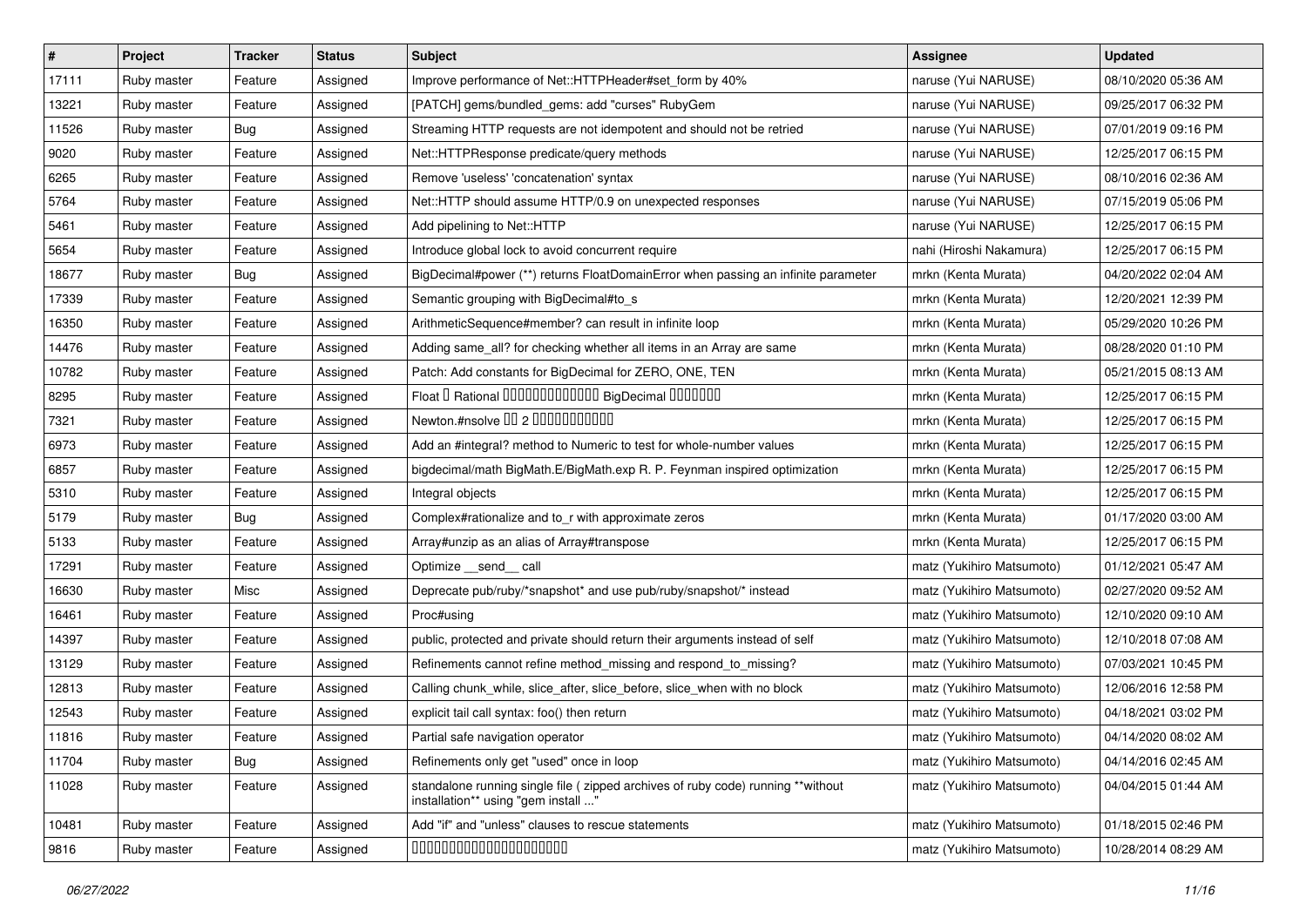| $\sharp$ | Project     | <b>Tracker</b> | <b>Status</b> | <b>Subject</b>                                                                                                    | Assignee                  | <b>Updated</b>      |
|----------|-------------|----------------|---------------|-------------------------------------------------------------------------------------------------------------------|---------------------------|---------------------|
| 9768     | Ruby master | Feature        | Assigned      | Method that is visible only within a certain module/class                                                         | matz (Yukihiro Matsumoto) | 04/25/2014 06:43 AM |
| 9023     | Ruby master | Feature        | Assigned      | Array#tail                                                                                                        | matz (Yukihiro Matsumoto) | 12/23/2021 11:40 PM |
| 8948     | Ruby master | Feature        | Assigned      | Frozen regex                                                                                                      | matz (Yukihiro Matsumoto) | 12/20/2020 07:15 PM |
| 8850     | Ruby master | Feature        | Assigned      | Convert Rational to decimal string                                                                                | matz (Yukihiro Matsumoto) | 12/25/2017 06:15 PM |
| 8839     | Ruby master | Feature        | Assigned      | Class and module should return the class or module that was opened                                                | matz (Yukihiro Matsumoto) | 12/28/2015 08:36 AM |
| 8678     | Ruby master | Feature        | Assigned      | Allow invalid string to work with regexp                                                                          | matz (Yukihiro Matsumoto) | 01/05/2018 09:00 PM |
| 8536     | Ruby master | Feature        | Assigned      | Implement is_numeric? family of methods                                                                           | matz (Yukihiro Matsumoto) | 12/25/2017 06:15 PM |
| 8271     | Ruby master | Feature        | Assigned      | Proposal for moving to a more visible, formal process for feature requests                                        | matz (Yukihiro Matsumoto) | 12/23/2021 11:40 PM |
| 8164     | Ruby master | Feature        | Assigned      | Public/Private                                                                                                    | matz (Yukihiro Matsumoto) | 12/10/2020 08:50 AM |
| 8042     | Ruby master | Feature        | Assigned      | Add Addrinfo#socket to create a socket that is not connected or bound                                             | matz (Yukihiro Matsumoto) | 12/25/2017 06:15 PM |
| 8016     | Ruby master | Feature        | Assigned      | Alias __FILE__ and __LINE__ as methods                                                                            | matz (Yukihiro Matsumoto) | 12/25/2017 06:15 PM |
| 7739     | Ruby master | Feature        | Assigned      | Define Hash#  as Hash#reverse_merge in Rails                                                                      | matz (Yukihiro Matsumoto) | 12/25/2017 06:15 PM |
| 7644     | Ruby master | Feature        | Assigned      | In refinements, change "using" keyword to a less generic word.                                                    | matz (Yukihiro Matsumoto) | 12/10/2020 08:49 AM |
| 7580     | Ruby master | Feature        | Assigned      | Range translation                                                                                                 | matz (Yukihiro Matsumoto) | 06/11/2018 09:51 AM |
| 7503     | Ruby master | Feature        | Assigned      | make timeout.rb async-interrupt safe by default                                                                   | matz (Yukihiro Matsumoto) | 12/25/2017 06:15 PM |
| 7436     | Ruby master | Feature        | Assigned      | Allow for a "granularity" flag for backtrace_locations                                                            | matz (Yukihiro Matsumoto) | 12/25/2017 06:15 PM |
| 7349     | Ruby master | Feature        | Assigned      | Struct#inspect needs more meaningful output                                                                       | matz (Yukihiro Matsumoto) | 12/25/2017 06:15 PM |
| 7314     | Ruby master | Feature        | Assigned      | Convert Proc to Lambda doesn't work in MRI                                                                        | matz (Yukihiro Matsumoto) | 05/21/2016 09:15 AM |
| 7132     | Ruby master | Feature        | Assigned      | Alternation between named / ordered method arguments and aliases for method<br>arguments.                         | matz (Yukihiro Matsumoto) | 12/25/2017 06:15 PM |
| 7121     | Ruby master | Feature        | Assigned      | Extending the use of `require'                                                                                    | matz (Yukihiro Matsumoto) | 12/25/2017 06:15 PM |
| 7087     | Ruby master | Feature        | Assigned      | ::ConditionVariable#wait does not work with Monitor because Monitor#sleep does not<br>exist                       | matz (Yukihiro Matsumoto) | 12/25/2017 06:15 PM |
| 6842     | Ruby master | Feature        | Assigned      | Add Optional Arguments to String#strip                                                                            | matz (Yukihiro Matsumoto) | 08/24/2016 05:50 AM |
| 6841     | Ruby master | Feature        | Assigned      | Shorthand for Assigning Return Value of Method to Self                                                            | matz (Yukihiro Matsumoto) | 12/10/2020 08:53 AM |
| 6811     | Ruby master | Feature        | Assigned      | File, Dir and FileUtils should have bang-versions of singleton methods that fails silently                        | matz (Yukihiro Matsumoto) | 12/25/2017 06:15 PM |
| 6810     | Ruby master | Feature        | Assigned      | `module A::B; end` is not equivalent to `module A; module B; end; end` with respect to<br>constant lookup (scope) | matz (Yukihiro Matsumoto) | 12/10/2020 09:22 AM |
| 6802     | Ruby master | Feature        | Assigned      | String#scan should have equivalent yielding MatchData                                                             | matz (Yukihiro Matsumoto) | 12/25/2017 06:15 PM |
| 6671     | Ruby master | Feature        | Assigned      | File.split_all and File.split_root                                                                                | matz (Yukihiro Matsumoto) | 12/25/2017 06:15 PM |
| 6648     | Ruby master | Feature        | Assigned      | Provide a standard API for retrieving all command-line flags passed to Ruby                                       | matz (Yukihiro Matsumoto) | 12/25/2017 06:15 PM |
| 6611     | Ruby master | Feature        | Assigned      | Comments requested on implementation of set_parse_func                                                            | matz (Yukihiro Matsumoto) | 12/25/2017 06:15 PM |
| 6596     | Ruby master | Feature        | Assigned      | New method `Array#indexes`                                                                                        | matz (Yukihiro Matsumoto) | 07/29/2020 01:41 AM |
| 6594     | Ruby master | Feature        | Assigned      | Integrated Functor                                                                                                | matz (Yukihiro Matsumoto) | 12/10/2020 08:53 AM |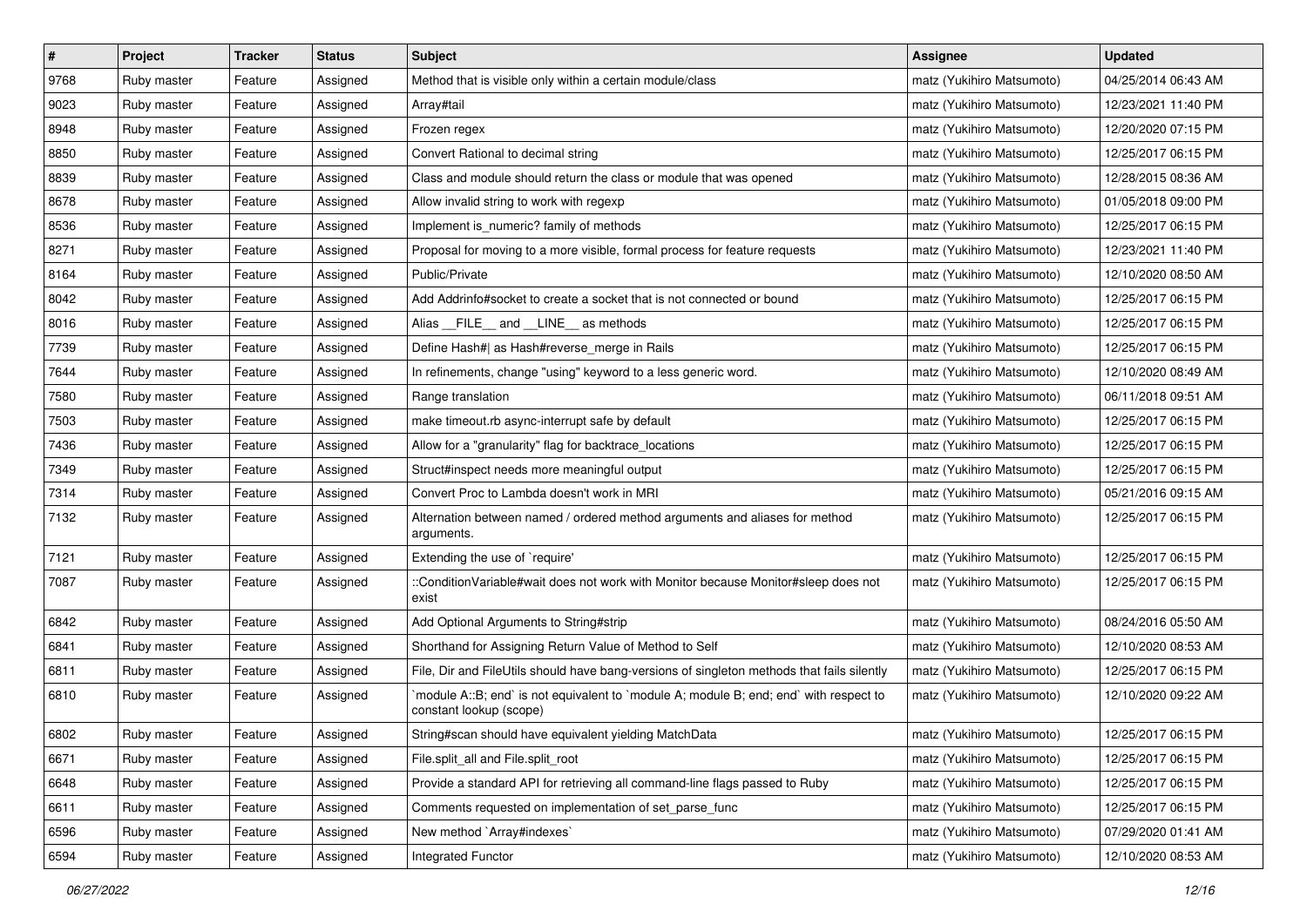| $\vert$ # | <b>Project</b> | <b>Tracker</b> | <b>Status</b> | <b>Subject</b>                                                         | Assignee                  | <b>Updated</b>      |
|-----------|----------------|----------------|---------------|------------------------------------------------------------------------|---------------------------|---------------------|
| 6452      | Ruby master    | Feature        | Assigned      | Allow extend to override class methods                                 | matz (Yukihiro Matsumoto) | 12/10/2020 08:53 AM |
| 6445      | Ruby master    | Feature        | Assigned      | request for default length/position on string index                    | matz (Yukihiro Matsumoto) | 12/25/2017 06:15 PM |
| 6413      | Ruby master    | Feature        | Assigned      | Make Dir.entries default to Dir.entries(Dir.pwd)                       | matz (Yukihiro Matsumoto) | 12/25/2017 06:15 PM |
| 6376      | Ruby master    | Feature        | Assigned      | Feature lookup and checking if feature is loaded                       | matz (Yukihiro Matsumoto) | 12/25/2017 06:15 PM |
| 6354      | Ruby master    | Feature        | Assigned      | Remove escape (break/return/redo/next support) from class/module scope | matz (Yukihiro Matsumoto) | 12/25/2017 06:15 PM |
| 6337      | Ruby master    | Feature        | Assigned      | FileUtils#sync                                                         | matz (Yukihiro Matsumoto) | 12/25/2017 06:15 PM |
| 6317      | Ruby master    | Feature        | Assigned      | Range#cover?000000Range00000000000000000000                            | matz (Yukihiro Matsumoto) | 12/25/2017 06:15 PM |
| 6309      | Ruby master    | Feature        | Assigned      | Add a reference queue for weak references                              | matz (Yukihiro Matsumoto) | 08/23/2020 09:07 PM |
| 6308      | Ruby master    | Feature        | Assigned      | Eliminate delegation from WeakRef                                      | matz (Yukihiro Matsumoto) | 12/23/2021 11:40 PM |
| 6293      | Ruby master    | Feature        | Assigned      | new queue / blocking queues                                            | matz (Yukihiro Matsumoto) | 12/25/2017 06:15 PM |
| 6277      | Ruby master    | Feature        | Assigned      | Hash#convert_key                                                       | matz (Yukihiro Matsumoto) | 12/25/2017 06:15 PM |
| 5970      | Ruby master    | Feature        | Assigned      | Add Enumerable#join with same semantics as Array#join                  | matz (Yukihiro Matsumoto) | 12/25/2017 06:15 PM |
| 5945      | Ruby master    | Feature        | Assigned      | Add the ability to mark a at_exit as process-local.                    | matz (Yukihiro Matsumoto) | 10/10/2018 08:29 AM |
| 5825      | Ruby master    | Feature        | Assigned      | Sweet instance var assignment in the object initializer                | matz (Yukihiro Matsumoto) | 12/10/2020 08:53 AM |
| 5781      | Ruby master    | Feature        | Assigned      | Query attributes (attribute methods ending in `?` mark)                | matz (Yukihiro Matsumoto) | 01/10/2020 06:34 AM |
| 5749      | Ruby master    | Feature        | Assigned      | new method String#match_all needed                                     | matz (Yukihiro Matsumoto) | 12/25/2017 06:15 PM |
| 5741      | Ruby master    | Feature        | Assigned      | Secure Erasure of Passwords                                            | matz (Yukihiro Matsumoto) | 12/25/2017 06:15 PM |
| 5643      | Ruby master    | Feature        | Assigned      | require/load options and binding option                                | matz (Yukihiro Matsumoto) | 12/25/2017 06:15 PM |
| 5582      | Ruby master    | Feature        | Assigned      | Allow clone of singleton methods on a BasicObject                      | matz (Yukihiro Matsumoto) | 12/25/2017 06:15 PM |
| 5558      | Ruby master    | Feature        | Assigned      | String#% strange arity errors                                          | matz (Yukihiro Matsumoto) | 12/25/2017 06:15 PM |
| 5456      | Ruby master    | Feature        | Assigned      | kernel#syscall() should be removed.                                    | matz (Yukihiro Matsumoto) | 12/10/2020 08:46 AM |
| 5445      | Ruby master    | Feature        | Assigned      | Need RUBYOPT -r before ARGV -r                                         | matz (Yukihiro Matsumoto) | 12/25/2017 06:15 PM |
| 5389      | Ruby master    | Feature        | Assigned      | New method Enumerator#iterate                                          | matz (Yukihiro Matsumoto) | 12/25/2017 06:15 PM |
| 5129      | Ruby master    | Feature        | Assigned      | Create a core class "FileArray" and make "ARGF" its instance           | matz (Yukihiro Matsumoto) | 01/23/2018 02:02 PM |
| 5064      | Ruby master    | Feature        | Assigned      | HTTP user-agent class                                                  | matz (Yukihiro Matsumoto) | 12/25/2017 06:15 PM |
| 5007      | Ruby master    | Feature        | Assigned      | Proc#call_under: Unifying instance_eval and instance_exec              | matz (Yukihiro Matsumoto) | 04/19/2018 07:57 AM |
| 4824      | Ruby master    | Feature        | Assigned      | Provide method Kernel#executed?                                        | matz (Yukihiro Matsumoto) | 03/05/2018 04:57 AM |
| 4818      | Ruby master    | Feature        | Assigned      | Add method marshalable?                                                | matz (Yukihiro Matsumoto) | 12/25/2017 06:15 PM |
| 4592      | Ruby master    | Feature        | Assigned      | Tempfile0000000                                                        | matz (Yukihiro Matsumoto) | 12/25/2017 06:14 PM |
| 4539      | Ruby master    | Feature        | Assigned      | Array#zip_with                                                         | matz (Yukihiro Matsumoto) | 11/28/2019 08:23 AM |
| 4521      | Ruby master    | Feature        | Assigned      | NoMethodError#message may take very long to execute                    | matz (Yukihiro Matsumoto) | 12/25/2017 06:14 PM |
| 4514      | Ruby master    | Feature        | Assigned      | #deep clone and #deep dup for Objects                                  | matz (Yukihiro Matsumoto) | 12/25/2017 06:14 PM |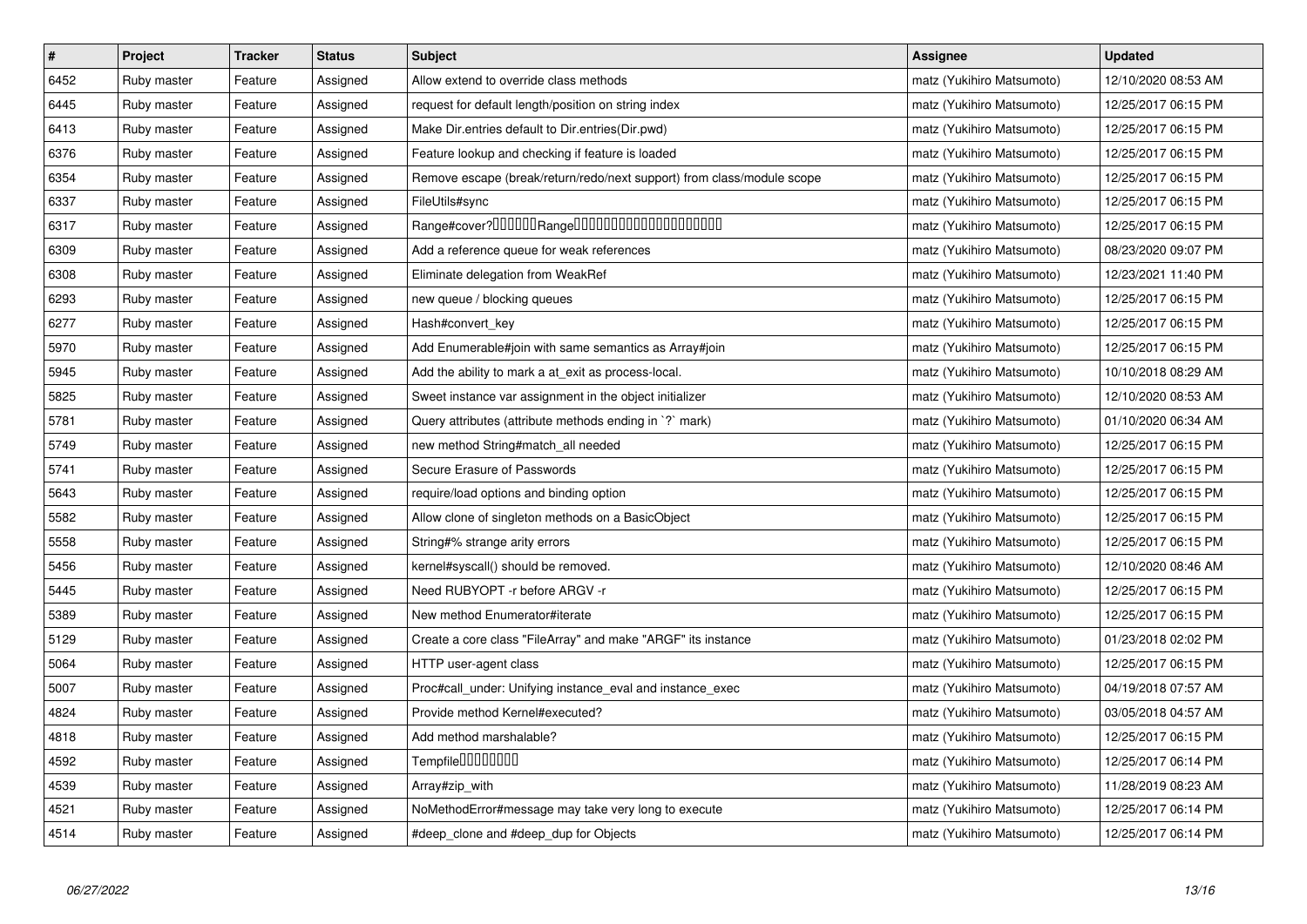| $\pmb{\#}$ | Project     | <b>Tracker</b> | <b>Status</b> | <b>Subject</b>                                                                                   | <b>Assignee</b>                     | <b>Updated</b>      |
|------------|-------------|----------------|---------------|--------------------------------------------------------------------------------------------------|-------------------------------------|---------------------|
| 12676      | Ruby master | Feature        | Assigned      | Significant performance increase, and code conciseness, for prime_division method in<br>prime.rb | marcandre (Marc-Andre<br>Lafortune) | 11/18/2016 03:46 PM |
| 4247       | Ruby master | Feature        | Assigned      | New features for Array#sample, Array#choice                                                      | mame (Yusuke Endoh)                 | 12/25/2017 06:14 PM |
| 18773      | Ruby master | Feature        | Assigned      | deconstruct to receive a range                                                                   | ktsį (Kazuki Tsujimoto)             | 06/24/2022 07:21 AM |
| 18408      | Ruby master | Feature        | Assigned      | Allow pattern match to set instance variables                                                    | ktsį (Kazuki Tsujimoto)             | 01/26/2022 07:07 PM |
| 17355      | Ruby master | Feature        | Assigned      | Using same set of names in or-patterns (pattern matching with $Foo(x)   Bar(x)$ )                | ktsj (Kazuki Tsujimoto)             | 09/13/2021 09:11 AM |
| 8782       | Ruby master | <b>Bug</b>     | Assigned      | Don't set rl getc function on editline                                                           | kouji (Kouji Takao)                 | 01/05/2018 09:00 PM |
| 7859       | Ruby master | Bug            | Assigned      | Readline: Incorrect arrow key behavior in vi editing mode insert mode with Readline 6.2          | kouji (Kouji Takao)                 | 12/25/2017 06:15 PM |
| 18034      | Ruby master | <b>Bug</b>     | Assigned      | Segmentation fault fiddle with `--enable-bundled-libffi` and macOS                               | kou (Kouhei Sutou)                  | 11/30/2021 07:39 AM |
| 17478      | Ruby master | <b>Bug</b>     | Assigned      | Ruby3.0 is slower than Ruby2.7.2 when parsing a large CSV file                                   | kou (Kouhei Sutou)                  | 11/24/2021 05:12 AM |
| 11269      | Ruby master | <b>Bug</b>     | Assigned      | ruby_init_setproctitle() should be called before require_libraries()                             | kosaki (Motohiro KOSAKI)            | 06/17/2015 03:01 AM |
| 7086       | Ruby master | Feature        | Assigned      | ConditionVariable#wait has meaningless return value                                              | kosaki (Motohiro KOSAKI)            | 12/25/2017 06:15 PM |
| 4464       | Ruby master | Feature        | Assigned      | [PATCH] add Fcntl::Flock object for easier use of POSIX file locks                               | kosaki (Motohiro KOSAKI)            | 12/25/2017 06:14 PM |
| 18572      | Ruby master | Bug            | Assigned      | Performance regression when invoking refined methods                                             | ko1 (Koichi Sasada)                 | 02/10/2022 12:48 AM |
| 18464      | Ruby master | <b>Bug</b>     | Assigned      | RUBY INTERNAL EVENT NEWOBJ tracepoint causes an interpreter crash when<br>combined with Ractors  | ko1 (Koichi Sasada)                 | 06/08/2022 08:25 AM |
| 18024      | Ruby master | Bug            | Assigned      | Ractor crashes when connections are closed in multiple Ractors                                   | ko1 (Koichi Sasada)                 | 12/14/2021 04:41 PM |
| 17998      | Ruby master | Bug            | Assigned      | ractor: process hanging (with ractors initialized, but not being used)                           | ko1 (Koichi Sasada)                 | 12/02/2021 08:17 PM |
| 17826      | Ruby master | <b>Bug</b>     | Assigned      | Ractor#take hangs if used in multiple Threads                                                    | ko1 (Koichi Sasada)                 | 12/15/2021 01:30 PM |
| 17679      | Ruby master | Bug            | Assigned      | Ractor incoming channel can consume unlimited resources                                          | ko1 (Koichi Sasada)                 | 03/26/2021 09:16 AM |
| 17678      | Ruby master | Bug            | Assigned      | Ractors do not restart after fork                                                                | ko1 (Koichi Sasada)                 | 03/09/2021 12:42 AM |
| 17677      | Ruby master | Bug            | Assigned      | Ractor crashes fork when blocking                                                                | ko1 (Koichi Sasada)                 | 03/09/2021 12:42 AM |
| 17676      | Ruby master | <b>Bug</b>     | Assigned      | Accessing ENV from Ractor raises IsolationError                                                  | ko1 (Koichi Sasada)                 | 03/09/2021 02:37 AM |
| 17593      | Ruby master | Feature        | Assigned      | load_iseq_eval should override the ISeq path                                                     | ko1 (Koichi Sasada)                 | 02/16/2021 08:27 AM |
| 17516      | Ruby master | Bug            | Assigned      | forking in a ractor causes Ruby to crash                                                         | ko1 (Koichi Sasada)                 | 11/30/2021 05:26 AM |
| 17363      | Ruby master | Feature        | Assigned      | Timeouts                                                                                         | ko1 (Koichi Sasada)                 | 05/14/2022 09:06 AM |
| 17196      | Ruby master | Bug            | Assigned      | Segmentation Fault with Socket#close in Ractors                                                  | ko1 (Koichi Sasada)                 | 03/20/2022 01:52 PM |
| 16819      | Ruby master | <b>Bug</b>     | Assigned      | Line reporting off by one when reporting line of a hash?                                         | ko1 (Koichi Sasada)                 | 06/16/2020 05:57 PM |
| 16776      | Ruby master | <b>Bug</b>     | Assigned      | Regression in coverage library                                                                   | ko1 (Koichi Sasada)                 | 11/24/2021 07:26 AM |
| 16124      | Ruby master | <b>Misc</b>    | Assigned      | Let the transient heap belong to objspace                                                        | ko1 (Koichi Sasada)                 | 11/18/2019 08:48 AM |
| 16027      | Ruby master | Feature        | Assigned      | Update Ruby's dtrace / USDT API to match what is exposed via the TracePoint API                  | ko1 (Koichi Sasada)                 | 08/03/2019 02:41 AM |
| 15939      | Ruby master | Feature        | Assigned      | Dump symbols reference to their fstr in ObjectSpace.dump()                                       | ko1 (Koichi Sasada)                 | 08/08/2019 09:38 PM |
| 15878      | Ruby master | Feature        | Assigned      | Make exit faster by not running GC                                                               | ko1 (Koichi Sasada)                 | 07/29/2019 07:48 AM |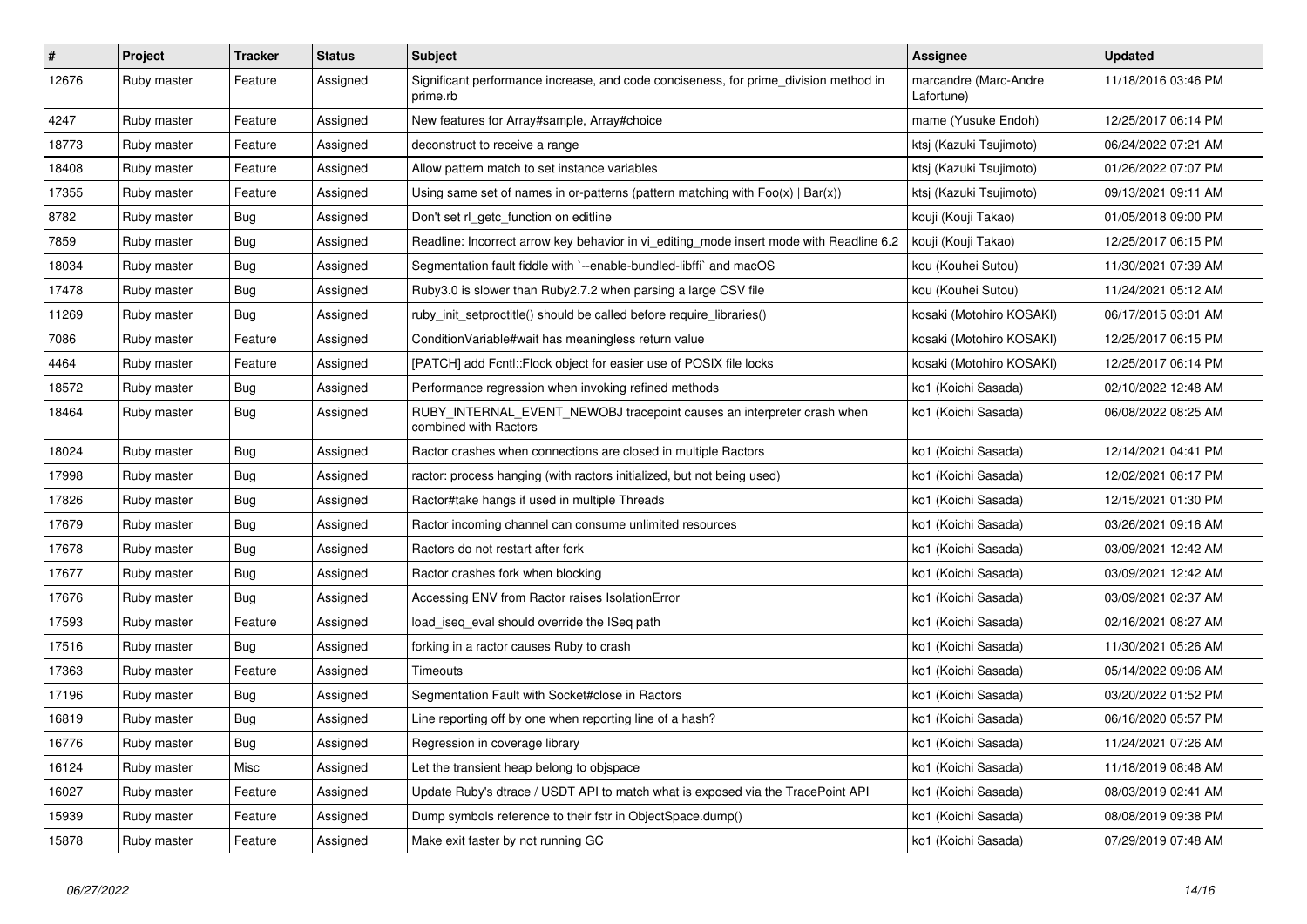| #     | Project     | <b>Tracker</b> | <b>Status</b> | <b>Subject</b>                                                                                                            | Assignee                   | <b>Updated</b>      |
|-------|-------------|----------------|---------------|---------------------------------------------------------------------------------------------------------------------------|----------------------------|---------------------|
| 15499 | Ruby master | <b>Bug</b>     | Assigned      | Breaking behavior on ruby 2.6: rb_thread_call_without_gvl doesn't invoke<br>unblock function when used on the main thread | ko1 (Koichi Sasada)        | 01/05/2021 02:24 AM |
| 14727 | Ruby master | <b>Bug</b>     | Assigned      | TestQueue#test_queue_with_trap always timeout on Windows10                                                                | ko1 (Koichi Sasada)        | 05/01/2018 02:59 AM |
| 14607 | Ruby master | <b>Bug</b>     | Assigned      | Fix use of the rb_profile_frames start parameter                                                                          | ko1 (Koichi Sasada)        | 06/09/2022 06:12 AM |
| 14090 | Ruby master | Bug            | Assigned      | TestGc#test_interrupt_in_finalizer` fails very rarely                                                                     | ko1 (Koichi Sasada)        | 12/02/2021 07:24 PM |
| 13821 | Ruby master | Feature        | Assigned      | Allow fibers to be resumed across threads                                                                                 | ko1 (Koichi Sasada)        | 02/15/2019 10:09 AM |
| 13388 | Ruby master | Feature        | Assigned      | gc.c: Add GC.get_parameters and .set_parameters                                                                           | ko1 (Koichi Sasada)        | 03/30/2017 10:52 AM |
| 13252 | Ruby master | Feature        | Assigned      | C API for creating strings without copying                                                                                | ko1 (Koichi Sasada)        | 04/17/2017 07:22 AM |
| 12020 | Ruby master | Feature        | Assigned      | Documenting Ruby memory model                                                                                             | ko1 (Koichi Sasada)        | 12/23/2021 11:40 PM |
| 9755  | Ruby master | Feature        | Assigned      | Thread::Backtrace::Location#defined class                                                                                 | ko1 (Koichi Sasada)        | 04/18/2014 09:22 AM |
| 8960  | Ruby master | Feature        | Assigned      | Add Exception#backtrace_locations                                                                                         | ko1 (Koichi Sasada)        | 11/25/2016 02:15 PM |
| 8576  | Ruby master | Feature        | Assigned      | Add optimized method type for constant value methods                                                                      | ko1 (Koichi Sasada)        | 12/25/2017 06:15 PM |
| 8263  | Ruby master | Feature        | Assigned      | Support discovering yield state of individual Fibers                                                                      | ko1 (Koichi Sasada)        | 12/23/2021 11:40 PM |
| 7976  | Ruby master | <b>Bug</b>     | Assigned      | TracePoint call is at call point, not call site                                                                           | ko1 (Koichi Sasada)        | 01/05/2018 09:00 PM |
| 6695  | Ruby master | Feature        | Assigned      | Configuration for Thread/Fiber creation                                                                                   | ko1 (Koichi Sasada)        | 12/25/2017 06:15 PM |
| 6694  | Ruby master | Feature        | Assigned      | Thread.new without block.                                                                                                 | ko1 (Koichi Sasada)        | 12/25/2017 06:15 PM |
| 4040  | Ruby master | <b>Bug</b>     | Assigned      | SystemStackError with Hash[*a] for Large _a_                                                                              | ko1 (Koichi Sasada)        | 12/25/2017 06:14 PM |
| 3731  | Ruby master | Feature        | Assigned      | Easier Embedding API for Ruby                                                                                             | ko1 (Koichi Sasada)        | 12/25/2017 06:14 PM |
| 2294  | Ruby master | Feature        | Assigned      | [PATCH] ruby_bind_stack() to embed Ruby in coroutine                                                                      | ko1 (Koichi Sasada)        | 01/05/2018 09:00 PM |
| 15281 | Ruby master | Feature        | Assigned      | Speed up Set#intersect with size check.                                                                                   | knu (Akinori MUSHA)        | 08/11/2020 02:43 AM |
| 13610 | Ruby master | Feature        | Assigned      | IPAddr doesn't provide helpful methods to get the subnet or IP address                                                    | knu (Akinori MUSHA)        | 10/20/2017 01:13 AM |
| 11531 | Ruby master | <b>Bug</b>     | Assigned      | IPAddr#== implements wrong logic                                                                                          | knu (Akinori MUSHA)        | 12/29/2019 12:50 PM |
| 11527 | Ruby master | Feature        | Assigned      | IPAddr#mask addr isn't a method                                                                                           | knu (Akinori MUSHA)        | 11/07/2018 04:12 PM |
| 8047  | Ruby master | Feature        | Assigned      | <b>IPAddr makes host address with netmask</b>                                                                             | knu (Akinori MUSHA)        | 01/05/2018 09:00 PM |
| 3953  | Ruby master | Feature        | Assigned      | TCPSocket / UDPSocket do not accept IPAddr objects.                                                                       | knu (Akinori MUSHA)        | 12/25/2017 06:14 PM |
| 18808 | Ruby master | <b>Bug</b>     | Assigned      | Cannot compile ruby 3.1.2 on powerpc64le-linux without disabling the jit features                                         | k0kubun (Takashi Kokubun)  | 06/20/2022 10:40 AM |
| 18142 | Ruby master | <b>Bug</b>     | Assigned      | Segmentation fault with Ruby 3.0.2                                                                                        | k0kubun (Takashi Kokubun)  | 09/02/2021 07:43 AM |
| 16694 | Ruby master | <b>Bug</b>     | Assigned      | JIT vs hardened GCC with PCH                                                                                              | k0kubun (Takashi Kokubun)  | 02/02/2021 07:38 AM |
| 17720 | Ruby master | Misc           | Assigned      | Cirrus CI to check non-x86_64 architecture cases by own machines                                                          | jaruga (Jun Aruga)         | 09/26/2021 10:24 AM |
| 17664 | Ruby master | Bug            | Assigned      | Behavior of sockets changed in Ruby 3.0 to non-blocking                                                                   | ioquatix (Samuel Williams) | 07/12/2021 10:28 AM |
| 595   | Ruby master | Bug            | Assigned      | Fiber ignores ensure clause                                                                                               | ioquatix (Samuel Williams) | 12/29/2019 10:37 AM |
| 18790 | Ruby master | <b>Bug</b>     | Assigned      | cannot load such file -- digest (LoadError)                                                                               | hsbt (Hiroshi SHIBATA)     | 06/06/2022 12:41 AM |
| 18571 | Ruby master | Feature        | Assigned      | Removed the bundled sources from release package after Ruby 3.2                                                           | hsbt (Hiroshi SHIBATA)     | 03/28/2022 06:23 AM |